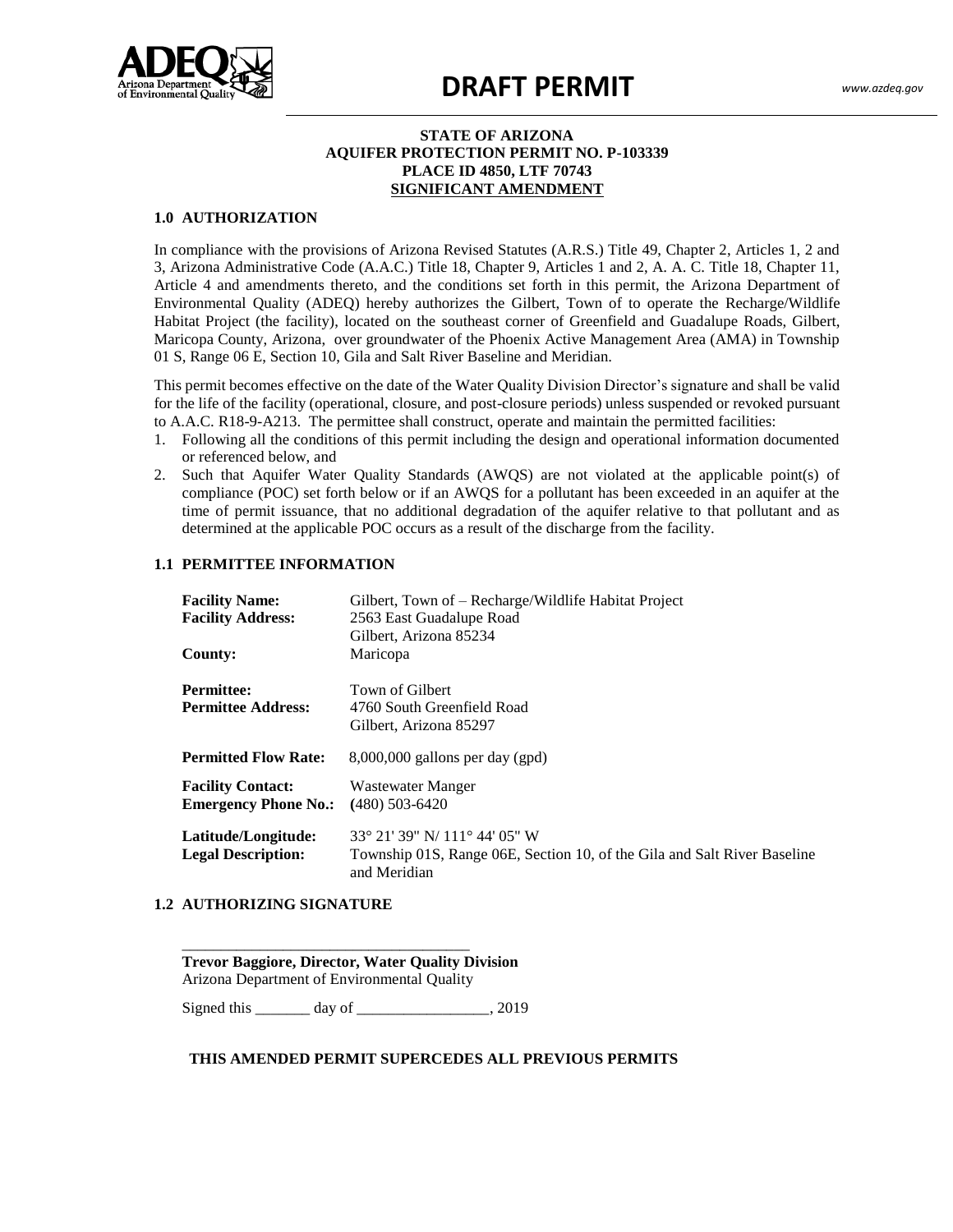

## **2.0 SPECIFIC CONDITIONS [A.R.S. §§ 49-203(4), 49-241(A)]**

#### **2.1 Facility / Site Description [A.R.S. § 49-243(K)(8)]**

The permittee is authorized to operate an underground storage facility (USF), consisting of seven (7) recharge basins totaling 65 acres. The facility discharges Class A+ treated effluent to the underlying aquifer up to a total maximum average daily flow of 8,961 acre-feet per year, equivalent to an annual average flow of eight million gallons per day (8.0 mgd), from the Town of Gilbert – Neely Water Reclamation Facility (WRF). The Neely WRF is regulated under a separate permit, Aquifer Protection Permit (APP) No. P-100393.

The Recharge/Wildlife Habitat Project (the facility) functions as a riparian habitat that provides educational and recreational benefits to the community. Amongst the facility are numerous trails, 2 camp sites, wildlife viewing areas, ramadas, a parking area, a play area, and restrooms.

#### Amendment Description

ADEQ reviewed and approved:

- Remove Drinking Water Well #8 from the groundwater monitoring requirements, per Sections 2.5.3, 3.0, and Section 4.0, Table II and Table III ;
- Update permit by changing the monitoring requirement for Total Coliform to E. Coli (MPN/100 ml) per Section 4.0, Table II;
- Remove the Cation/Anion Indicator Parameters from the sampling requirements per Section 4.0, Table II; and
- Update the closure cost.

The site includes the following permitted discharging facilities:

| <b>Facility</b>                                 | Latitude               | Longitude               |
|-------------------------------------------------|------------------------|-------------------------|
| Recharge Basins Water Distribution<br>Structure | $33^{\circ}$ 21' 40" N | $111^{\circ}$ 43' 59" W |

## **Annual Registration Fee [A.R.S. § 49-242 and A.A.C. R18-14-104]**

The annual registration fee for this permit is payable to ADEQ each year. The permitted flow for fee calculation with an average annual daily flow of 8.0 million gallons per day (mgd).

#### **Financial Capability [A.R.S. § 49-243(N) and A.A.C. R18-9-A203 ]**

The permittee has demonstrated financial capability under A.R.S. § 49-243(N) and A.A.C. R18-9-A203. The estimated dollar amount for facility closure is \$1,407,099.00. The financial capability was demonstrated through A.A.C. R18-9-A203(B)(1) and (2).

## **2.2 Best Available Demonstrated Control Technology (BADCT)**

**[A.R.S. § 49-243(B) and A.A.C. R18-9-A202(A)(5)]**

Not applicable as per A.A.C. R18-9-A201(C).

#### **2.2.1 Engineering Design**

The Recharge Site was designed as per the APP Application prepared by the Town of Gilbert, dated July 2, 1997, the Hydrogeologic Report prepared by Kenneth D. Schmidt and Associates, dated April 30, 1997, and the Modeling Report prepared by Clear Creek Associates, dated October 21, 2003.

#### **2.2.2 Site-specific Characteristics**

Not applicable.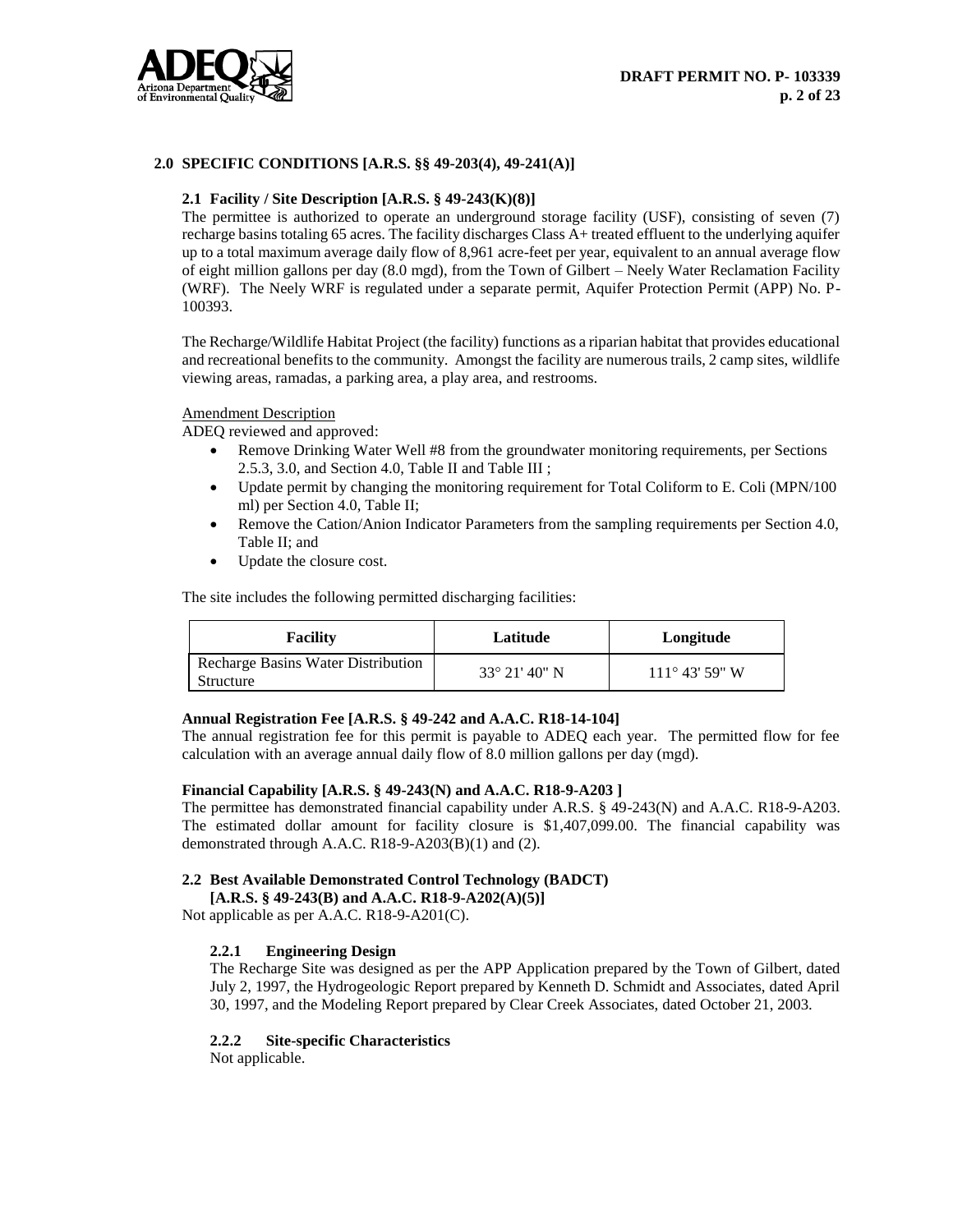

## **2.2.3 Pre-operational Requirements**

Not applicable.

## **2.2.4 Operational Requirements**

- 1. The permittee shall maintain a copy of the up-to-date operations and maintenance manual at the treatment facility site at all times; the manual shall be available upon request during inspections by ADEQ personnel.
- 2. The pollution control structures shall be inspected for the items listed in Section 4.2, Table III Facility Inspection (Operational Monitoring).
- 3. If any damage of the pollution control structures is identified during inspection, proper repair procedures shall be performed. All repair procedures and materials used shall be documented in the facility log book as per Section 2.7.2 and reported to ADEQ in the event of a violation or exceedance as per Section 2.7.3.

## **2.2.5 Reclaimed Water Classification**

**[A.A.C. R18-9-703(C)(2)(a), A.A.C. R18-11-303 through 307]** Not applicable.

## **2.2.6 Certified Area-wide Water Quality Management Plan Conformance [A.A.C. R18-9-A201(B)(6)(a)]**

Not applicable.

#### **2.3 Discharge Limitations [A.R.S. §§ 49-201(14), 49-243 and A.A.C. R18-9-A205 (B)]**

- 1. The permittee is authorized to operate the facility with a maximum average annual flow of 8.0 mgd.
- 2. The permittee shall operate and maintain all permitted facilities to prevent unauthorized discharges pursuant to A.R.S. § 49-201(12) resulting from failure or bypassing of applicable BADCT.
- 3. Specific discharge limitations are listed in Section 4.2, Table I.

#### **2.4 Point of Compliance (POC) [A.R.S. § 49-244]**

The Points of Compliance (POC) have been established at the following locations:

| POC# | <b>POC</b> Location                              | Latitude               | Longitude               |
|------|--------------------------------------------------|------------------------|-------------------------|
|      | ADWR Well #55-567930                             |                        |                         |
|      | $(D-1-6)10$ bbc (Hazardous)                      | 33° 21′ 42″ N          | $111^{\circ}$ 44' 15" W |
|      | Approximately 100 feet west of the recharge site |                        |                         |
|      | ADWR Well #55-567929                             |                        |                         |
| 2    | (D-1-6)10bba (Hazardous)                         | $33^{\circ}$ 21' 51" N | $111^{\circ}$ 44' 08" W |
|      | Approximately 100 feet northwest of the recharge |                        |                         |
|      | site                                             |                        |                         |
| 3    | Theoretical POC (No Well)                        | 33° 21′ 47″ N          | $111^{\circ}$ 43' 48" W |
|      | (D-1-6)10baa (Hazardous)                         |                        |                         |
|      | Western boundary of the recharge site            |                        |                         |

Groundwater monitoring is required at POC wells #1 and #2 as specified in Section 4.2, Tables IIA and IIB. The POC well #3 is conceptual/theoretical; groundwater monitoring is not required at permit issuance. The Director may designate additional points of compliance if information on groundwater gradients or groundwater usage indicates the need.

## **2.5 Monitoring Requirements [A.R.S. § 49-243(K)(1), A.A.C. R18-9-A206(A)]**

Unless otherwise specified in this permit, all monitoring required in this permit shall continue for the duration of the permit, regardless of the status of the facility. Unless otherwise provided, monitoring shall commence the first full monitoring period following permit issuance. All sampling, preservation and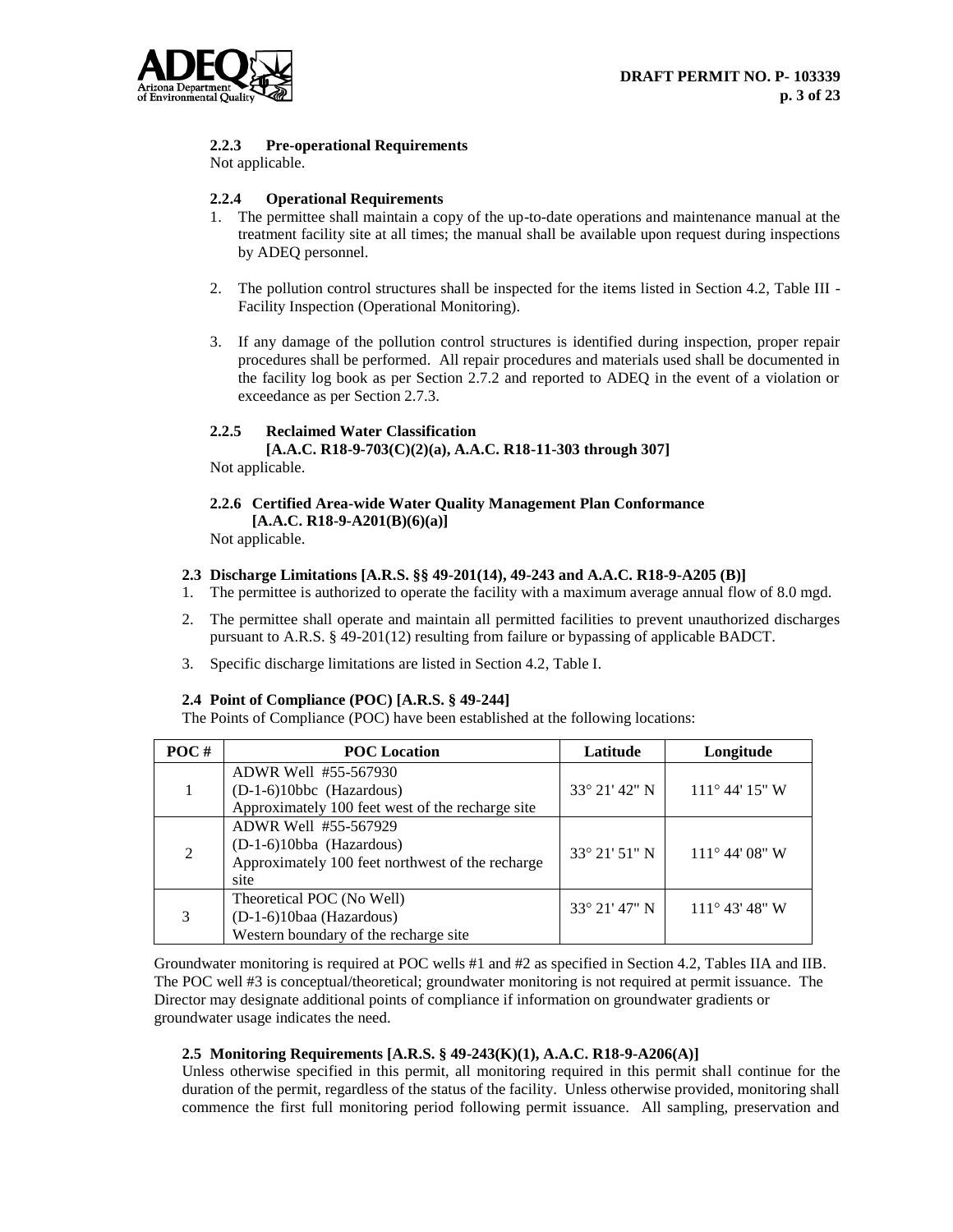

holding times shall be in accordance with currently accepted standards of professional practice. Trip blanks, equipment blanks and duplicate samples shall also be obtained, and Chain-of-Custody procedures shall be followed, in accordance with currently accepted standards of professional practice. Copies of laboratory analyses and Chain-of-Custody forms shall be maintained at the permitted facility. Upon request, these documents shall be made immediately available for review by ADEQ personnel.

## **2.5.1 Pre-Operational Monitoring**

Not required under the terms of this permit.

#### **2.5.2 Routine Discharge Monitoring**

The permittee shall monitor the effluent for the flow only, at the flow meter located prior to the point of discharge into the recharge basin distribution structures per Section 4.2, Table I. Effluent quality monitoring is conducted under the Neely WWTP APP (P-100393).

## **2.5.3 Reclaimed Water Monitoring**

Not required under the terms of this permit.

## **2.5.4 Facility / Operational Monitoring**

Operational monitoring inspections shall be conducted according to Section 4.2, Table III.

If any damage of the pollution control structures is identified during inspection, proper repair procedures shall be performed. All repair procedures and materials used shall be documented in the facility log book as per Section 2.7.2 and reported to ADEQ in case of a violation or exceedance as per Section 2.7.3.

## **2.5.5 Groundwater Monitoring and Sampling Protocols**

The permittee shall monitor the groundwater according to Section 4.2, Tables IIA and IIB.

Static water levels shall be measured and recorded prior to sampling. Wells shall be purged of at least three borehole volumes (as calculated using the static water level) or until field parameters (pH, temperature, conductivity) are stable, whichever represents the greater volume. If evacuation results in the well going dry, the well shall be allowed to recover to 80 percent of the original borehole volume, or for 24 hours, whichever is shorter, prior to sampling. If after 24 hours there is not sufficient water for sampling, the well shall be recorded as "dry" for the monitoring event. An explanation for reduced pumping volumes, a record of the volume pumped, and modified sampling procedures shall be reported and submitted with the SMRF.

The permittee may conduct the sampling using the low-flow purging method as described in the Arizona Water Resources Research Center, March 1995 *Field Manual for Water Quality Sampling*. The well must be purged until indicator parameters stabilize. Indicator parameters shall include dissolved oxygen, turbidity, pH, temperature, and conductivity.

## **2.5.6 Surface Water Monitoring and Sampling Protocols**

Routine surface water monitoring is not required under the terms of this permit.

#### **2.5.7 Analytical Methodology**

All samples collected for compliance monitoring shall be analyzed using Arizona state-approved methods. If no state-approved method exists, then any appropriate EPA-approved method shall be used. Regardless of the method used, the detection limits must be sufficient to determine compliance with the regulatory limits of the parameters specified in this permit. Analyses shall be performed by a laboratory licensed by the Arizona Department of Health Services, Office of Laboratory Licensure and Certification. For results to be considered valid, all analytical work shall meet quality control standards specified in the approved methods. A list of state-certified laboratories in Arizona can be obtained at the address below: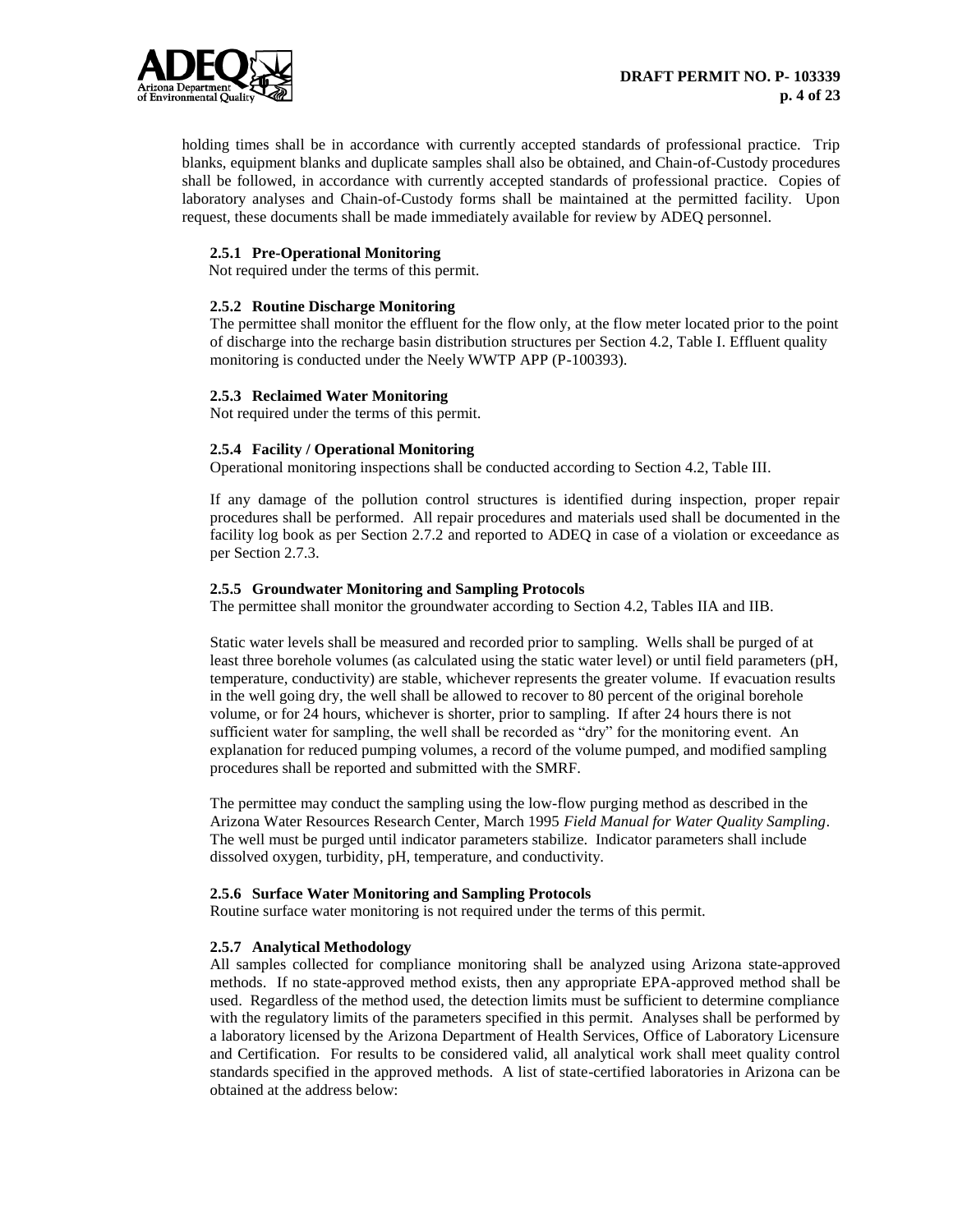

Arizona Department of Health Services Office of Laboratory Licensure and Certification 250 North 17th Avenue Phoenix, Arizona 85007 Phone: (602) 364-0720

## **2.5.8 Installation and Maintenance of Monitoring Equipment**

Monitoring equipment required by this permit shall be installed and maintained so that representative samples required by the permit can be collected. If new groundwater wells are determined to be necessary, the construction details shall be submitted to the Groundwater Protection Value Stream for approval prior to installation and the permit shall be amended to include any new monitoring points.

## **2.6 Contingency Plan Requirements [A.R.S. § 49-243(K)(3), (K)(7) and A.A.C. R18-9-A204 and R18-9-A205]**

## **2.6.1 General Contingency Plan Requirements**

At least one copy of this permit and the approved contingency and emergency response plan shall be maintained at the location where day-to-day decisions regarding the operation of the facility are made. The permittee shall be aware of and follow the contingency and emergency plans.

Any AL exceedance, or violation of an AQL, DL, or other permit condition shall be reported to ADEQ following the reporting requirements in Section 2.7.3.

Some contingency actions involve verification sampling. Verification sampling shall consist of the first follow-up sample collected from a location that previously indicated a violation or the exceedance of an AL. Collection and analysis of the verification sample shall use the same protocols and test methods to analyze for the pollutant or pollutants that exceeded an AL or violated an AQL or DL. The permittee is subject to enforcement action for the failure to comply with any contingency actions in this permit. Where verification sampling is specified in this permit, it is the option of the permittee to perform such sampling. If verification sampling is not conducted within the timeframe allotted, ADEQ and the permittee shall presume the initial sampling result to be confirmed as if verification sampling had been conducted. The permittee is responsible for compliance with contingency plans relating to the exceedance of an AL or violation of a DL, AQL or any other permit condition.

#### **2.6.2 Exceeding of Alert Levels and Performance Levels**

#### **2.6.2.1 Exceeding of Performance Levels Set for Operational Conditions**

- 1. If an operational performance level set in Section 4.2, Table III has been exceeded the permittee shall:
	- a. Notify the Groundwater Protection Value Stream (see Section 2.7.5) within five (5) days of becoming aware of the exceedance.
	- b. Submit a written report to the Groundwater Protection Value Stream within 30 days after becoming aware of the exceedance. The report shall document all of the following:
		- (1) A description of the exceedance and the cause of the exceedance;
		- (2) The period of the exceedance, including exact date(s) and time(s), if known, and the anticipated time period during which the exceedance is expected to continue;
		- (3) Any action taken or planned to mitigate the effects of the exceedance or spill, or to eliminate or prevent recurrence of the exceedance or spill;
		- (4) Any monitoring activity or other information which indicates that any pollutants would be reasonably expected to cause a violation of an AWQS; and
		- (5) Any malfunction or failure of pollution control devices or other equipment or process.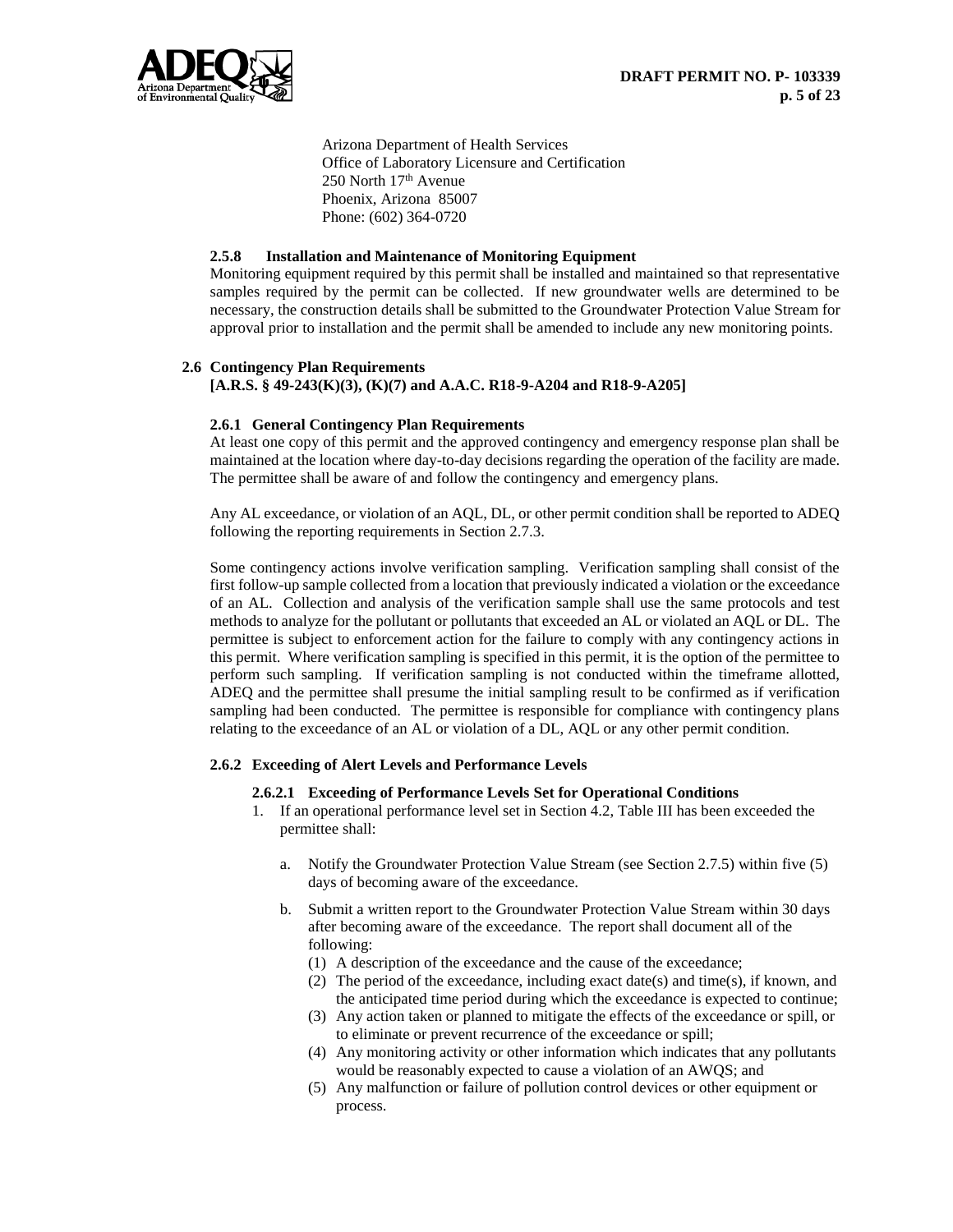

2. The facility is no longer on alert status once the operational indicator no longer indicates that a performance level is being exceeded. The permittee shall, however, complete all tasks necessary to return the facility to its pre-alert operating condition.

## **2.6.2.2 Exceeding of Alert Levels (ALs) Set for Discharge Monitoring** Not applicable.

## **2.6.2.2.1 Exceeding Permit Flow Limit**

- 1. If the Alert Level (AL) for annual average daily flow in Section 4.2, Table I has been exceeded, the permittee shall submit an application for an APP amendment to expand the facility or submit a report detailing the reasons that expansion is not necessary.
- 2. Acceptance of the report instead of an application for expansion requires ADEQ, Groundwater Protection Value Stream approval.

## **2.6.2.3 Exceeding of Alert Levels in Groundwater Monitoring**

#### **2.6.2.3.1 Alert Levels for Indicator Parameters**

No ALs have been established for indicator parameters.

#### **2.6.2.3.2 Alert Levels for Pollutants with Numeric Aquifer Water Quality Standards**

- 1. In the case of an exceedance of an AL for a pollutant set in Section 4.2, Tables IIA and IIB, the permittee may conduct verification sampling within five (5) days of becoming aware of the exceedance. The permittee may use results of another sample taken between the date of the last sampling event and the date of receiving the result as verification.
- 2. If verification sampling confirms the AL exceedance or if the permittee opts not to perform verification sampling, then the permittee shall increase the frequency of monitoring for the pollutants set in Section 4.2, Tables IIA and IIB, as follows:

| Specified Monitoring Frequency    | Monitoring Frequency for AL |
|-----------------------------------|-----------------------------|
| (Section 4.2, Tables IIA and IIB) | Exceedance                  |
| Daily                             | Daily                       |
| Weekly                            | Daily                       |
| Monthly                           | Weekly                      |
| Quarterly                         | Monthly                     |
| Semi-annually                     | Quarterly                   |
| Annually                          | <b>Ouarterly</b>            |

In addition, the permittee shall immediately initiate an investigation of the cause of the AL exceedance, including inspection of all discharging units and all related pollution control devices, review of any operational and maintenance practices that might have resulted in an unexpected discharge, and hydrologic review of groundwater conditions including upgradient water quality.

3. The permittee shall initiate actions identified in the approved contingency plan referenced in Section 5.0 and specific contingency measures identified in Section 2.6 to resolve any problems identified by the investigation which may have led to an AL exceedance. To implement any other corrective action the permittee shall obtain prior approval from ADEQ according to Section 2.6.6. Alternatively, the permittee may submit a technical demonstration, subject to written approval by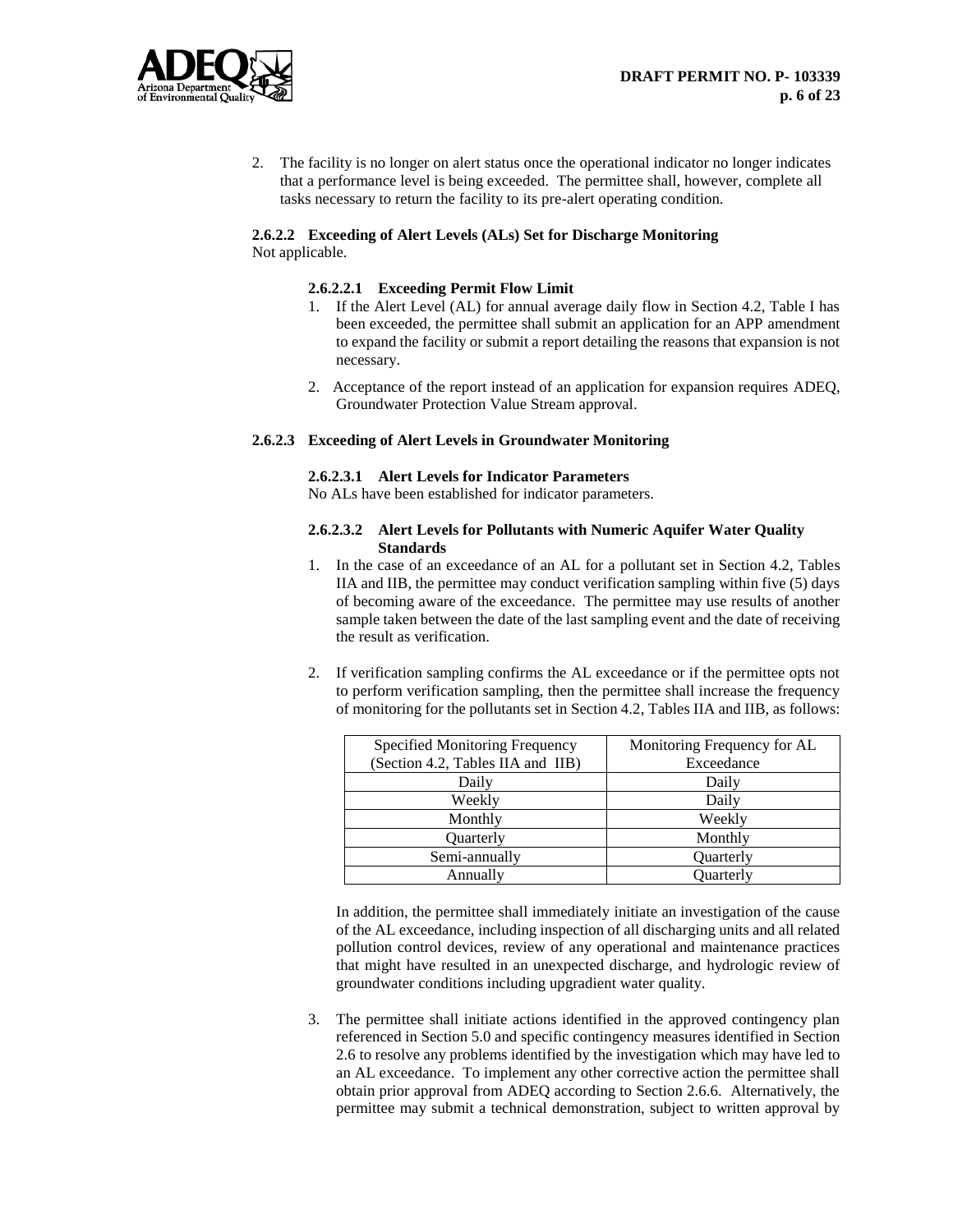

the Groundwater Protection Value Stream, that although an AL has been exceeded, pollutants are not reasonably expected to cause a violation of an AQL. The demonstration may propose a revised AL or monitoring frequency for approval in writing by the Groundwater Protection Value Stream.

- 4. Within 30 days after confirmation of an AL exceedance, the permittee shall submit the laboratory results to the Groundwater Protection Value Stream along with a summary of the findings of the investigation, the cause of the exceedance, and actions taken to resolve the problem.
- 5. Upon review of the submitted report, the Department may amend the permit to require additional monitoring, increased frequency of monitoring, amendments to permit conditions or other actions.
- 6. The increased monitoring required as a result of an AL exceedance may be reduced to the monitoring frequency in Section 4.2, Tables IIA and IIB, if the results of four sequential sampling events demonstrate that no parameters exceed the AL.
- 7. If the increased monitoring required as a result of an AL exceedance continues for more than six (6) sequential sampling events, the permittee shall submit a second report documenting an investigation of the continued AL exceedance within 30 days of the receipt of laboratory results of the sixth sampling event.

## **2.6.2.3.3 Alert Levels to Protect Downgradient Users from Pollutants Without Numeric Aquifer Water Quality Standards**

Not required at time of issuance.

**2.6.2.3.4 Alert Level for Groundwater Level** Not applicable.

## **2.6.3 Discharge Limit Violation**

- 1. If a DL set in Section 4.2, Table I has been violated, the permittee shall immediately investigate to determine the cause. The investigation shall include the following:
	- a. Inspection, testing, and assessment of the current condition of all treatment or pollutant discharge control systems that may have contributed to the violation;
	- b. Review of recent process logs, reports, and other operational control information to identify any unusual occurrences;
	- c. If the investigation procedures indicated in (a) and (b) above fail to reveal the cause of the violation, the permittee shall sample individual waste streams composing the wastewater for the parameters in violation, as necessary to identify the cause of the violation.

The permittee shall submit a report to the Groundwater Protection Value Stream according to Section 2.7.3, which includes a summary of the findings of the investigation, the cause of the violation, and actions taken to resolve the problem. The permittee shall consider and ADEQ may require corrective action that may include control of the source of discharge, cleanup of affected soil, surface water or groundwater, notification of downstream or downgradient users who may be directly affected by the discharge, and mitigation of the impact of pollutants on existing uses of the aquifer. Corrective actions shall either be specifically identified in this permit, included in an ADEQ-approved contingency plan, or separately approved according to Section 2.6.6.

2. Upon review of the submitted report, the Department may amend the permit to require additional monitoring, increased frequency of monitoring, amendments to permit conditions, or other actions.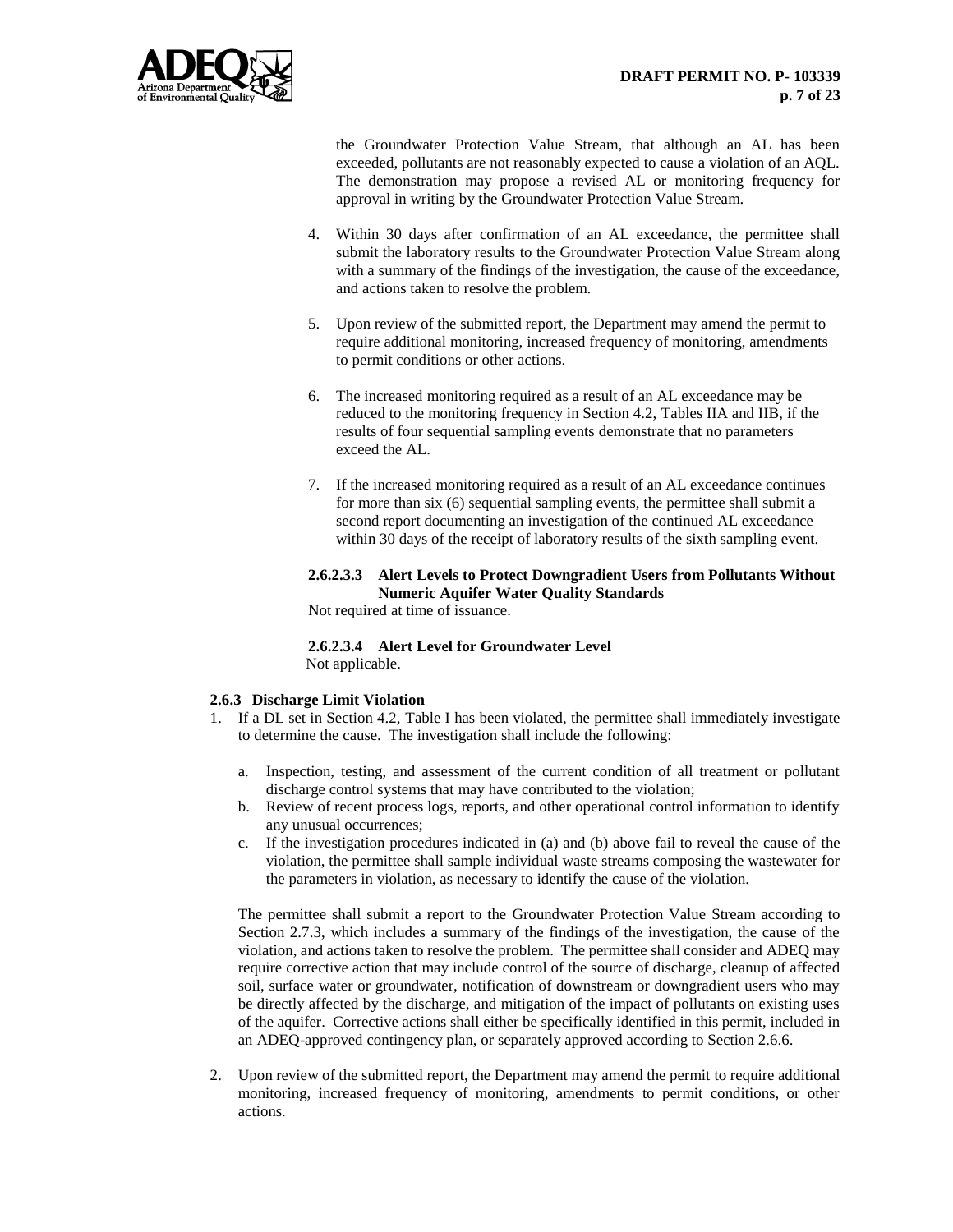

## **2.6.4 Aquifer Quality Limit Violation**

- 1. If an AQL set in Section 4.2, Tables IIA and IIB, has been exceeded, the permittee may conduct verification sampling within five (5) days of becoming aware of the exceedance. The permittee may use results of another sample taken between the date of the last sampling event and the date of receiving the result as verification.
- 2. If the verification sample does not confirm an AQL violation, no further action is needed under this Section.
- 3. If verification sampling confirms that an AQL was violated for any parameter or if the permittee opts not to perform verification sampling, then, the permittee shall increase the frequency of monitoring as follows:

| Specified Monitoring Frequency<br>(Section 4.2, Tables IIA and IIB) | Monitoring Frequency for AQL<br>Exceedance |
|---------------------------------------------------------------------|--------------------------------------------|
| Daily                                                               | Daily                                      |
| Weekly                                                              | Daily                                      |
| Monthly                                                             | Weekly                                     |
| Quarterly                                                           | Monthly                                    |
| Semi-annually                                                       | Quarterly                                  |
| Annually                                                            | Ouarterly                                  |

In addition, the permittee shall immediately initiate an evaluation for the cause of the violation, including inspection of all discharging units and all related pollution control devices, and review of any operational and maintenance practices that might have resulted in unexpected discharge.

The permittee also shall submit a report according to Section 2.7.3, which includes a summary of the findings of the investigation, the cause of the violation, and actions taken to resolve the problem. A verified exceedance of an AQL will be considered a violation unless the permittee demonstrates within 30 days that the exceedance was not caused or contributed to by pollutants discharged from the facility. Unless the permittee has demonstrated that the exceedance was not caused or contributed to by pollutants discharged from the facility, the permittee shall consider and ADEQ may require corrective action that may include control of the source of discharge, cleanup of affected soil, surface water, or groundwater, and mitigation of the impact of pollutants on existing uses of the aquifer. Corrective actions shall either be specifically identified in this permit, included in an ADEQ approved contingency plan, or separately approved according to Section 2.6.6.

4. Upon review of the submitted report, the Department may amend the permit to require additional monitoring, increased frequency of monitoring, amendments to permit conditions or other actions.

## **2.6.5 Emergency Response and Contingency Requirements for Unauthorized Discharges pursuant to A.R.S. § 49-201(12) and pursuant to A.R.S. § 49-241**

#### **2.6.5.1 Duty to Respond**

The permittee shall act immediately to correct any condition resulting from a discharge pursuant to A.R.S. § 49-201(12) if that condition could pose an imminent and substantial endangerment to public health or the environment.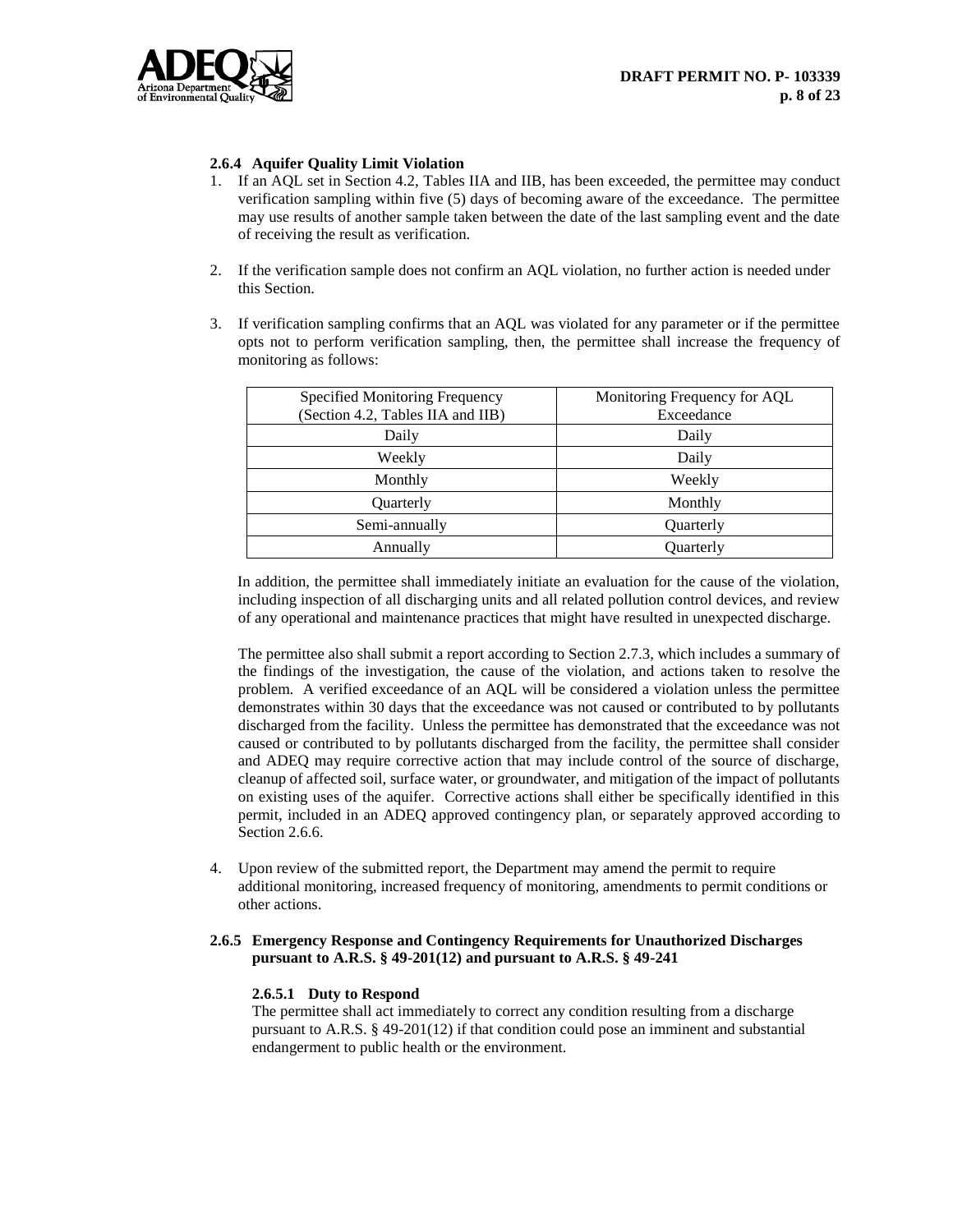

## **2.6.5.2 Discharge of Hazardous Substances or Toxic Pollutants**

In the event of any unauthorized discharge pursuant to A.R.S. **§** 49-201(12) of suspected hazardous substances (A.R.S. **§** 49-201(19)) or toxic pollutants (A.R.S. **§** 49-243(I)) on the facility site, the permittee shall promptly isolate the area and attempt to identify the discharged material. The permittee shall record information, including name, nature of exposure and follow-up medical treatment, if necessary, on persons who may have been exposed during the incident. The permittee shall notify the Groundwater Protection Value Stream within 24 hours of discovering the discharge of hazardous material which (a) has the potential to cause an AWQS or AQL exceedance, or (b) could pose an endangerment to public health or the environment.

## **2.6.5.3 Discharge of Non-hazardous Materials**

In the event of any unauthorized discharge pursuant to A.R.S. **§** 49-201(12) of non-hazardous materials from the facility, the permittee shall promptly attempt to cease the discharge and isolate the discharged material. Discharged material shall be removed and the site cleaned up as soon as possible. The permittee shall notify the Groundwater Protection Value Stream within 24 hours of discovering the discharge of non-hazardous material which has the potential to cause an AQL exceedance, or could pose an endangerment to public health or the environment.

#### **2.6.5.4 Reporting Requirements**

The permittee shall submit a written report for any unauthorized discharges reported under Sections 2.6.5.2 and 2.6.5.3 to the Groundwater Protection Value Stream within 30 days of the discharge or as required by subsequent ADEQ action. The report shall summarize the event, including any human exposure, and facility response activities and include all information specified in Section 2.7.3. If a notice is issued by ADEQ subsequent to the discharge notification, any additional information requested in the notice shall also be submitted within the time frame specified in the notice. Upon review of the submitted report, ADEQ may require additional monitoring or corrective actions.

#### **2.6.6 Corrective Actions**

Specific contingency measures identified in Section 2.6 have already been approved by ADEQ and do not require written approval to implement.

With the exception of emergency response actions taken under Section 2.6.5, the permittee shall obtain written approval from the Groundwater Protection Value Stream prior to implementing a corrective action to accomplish any of the following goals in response to exceedance of an AL or violation of an AQL, DL, or other permit condition:

- 1. Control of the source of an unauthorized discharge;
- 2. Soil cleanup;
- 3. Cleanup of affected surface waters;
- 4. Cleanup of affected parts of the aquifer;<br>5. Mitigation to limit the impact of pollutar
- Mitigation to limit the impact of pollutants on existing uses of the aquifer.

Within 30 days of completion of any corrective action, the operator shall submit to the Groundwater Protection Value Stream, a written report describing the causes, impacts, and actions taken to resolve the problem.

# **2.7 Reporting and Recordkeeping Requirements**

**[A.R.S. § 49-243(K)(2) and A.A.C. R18-9-A206(B) and R18-9-A207]**

#### **2.7.1 Self-Monitoring Report Form**

1. The permittee shall complete the Self-Monitoring Reporting Forms (SMRFs) through the myDEQ online reporting system.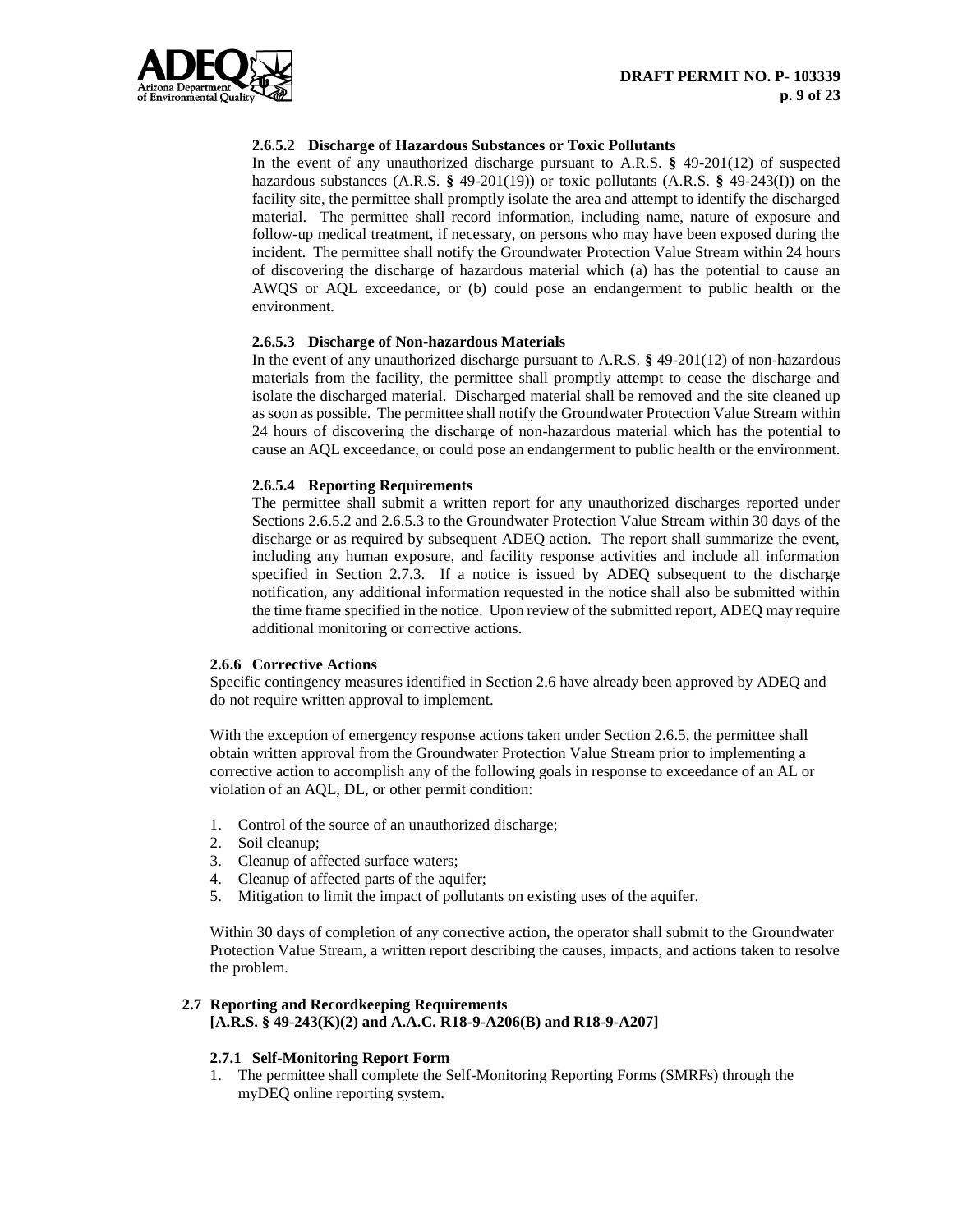

- 2. The permittee shall complete the SMRF to the extent that the information reported may be entered on the form. If no information is required during a reporting period, the permittee shall enter "not required" on the form, include an explanation.
- 3. The tables contained in Section 4.2 list the monitoring parameters and the frequencies for reporting results on the SMRF:
	- Table I, Discharge Monitoring
	- Table IIA, Groundwater Monitoring (POC #1)
	- Table IIB, Groundwater Monitoring (POC #2)

The parameters listed in the above-identified tables from Section 4.2 are the only parameters for which SMRF reporting is required.

4. Within the eSMRF comments fields, or in addition to the SMRF, the information contained in A.A.C. R18-9-A206(B)(1) shall be included for exceeding an AL or violation of an AQL, DL, or any other permit condition being reported in the current reporting period.

## **2.7.2 Operation Inspection / Log Book Recordkeeping**

A signed copy of this permit shall be maintained at all times at the location where day-to-day decisions regarding the operation of the facility are made. A log book (paper copies, forms, or electronic data) of the inspections and measurements required by this permit shall be maintained at the location where day-to-day decisions are made regarding the operation of the facility. The log book shall be retained for ten years from the date of each inspection, and upon request, the permit and the log book shall be made immediately available for review by ADEQ personnel. The information in the log book shall include, but not be limited to, the following information as applicable:

- 1. Name of inspector;
- 2. Date and time inspection was conducted;
- 3. Condition of applicable facility components;
- 4. Any damage or malfunction, and the date and time any repairs were performed;
- 5. Documentation of sampling date and time; and
- 6. Any other information required by this permit to be entered in the log book.
- 7. Monitoring records for each measurement shall comply with A.A.C. R18-9-A206(B)

## **2.7.3 Permit Violation and Alert Level Status Reporting**

- 1. The permittee shall notify the Groundwater Protection Value Stream in writing within five days (except as provided in Section 2.6.5) of becoming aware of a violation of any permit condition, discharge limitation, or of an AL exceedance.
- 2. The permittee shall submit a written report to the Groundwater Protection Value Stream within 30 days of becoming aware of the violation of any permit condition, AQL, or DL. The report shall document all of the following:
	- a. Identification and description of the permit condition for which there has been a violation and a description of the cause;
	- b. The period of violation including exact date(s) and time(s), if known, and the anticipated time period during which the violation is expected to continue;
	- c. Any corrective action taken or planned to mitigate the effects of the violation, or to eliminate or prevent a recurrence of the violation;
	- d. Any monitoring activity or other information which indicates that any pollutants would be reasonably expected to cause a violation of an AWQS;
	- e. Proposed changes to the monitoring which include changes in constituents or increased frequency of monitoring; and
	- f. Description of any malfunction or failure of pollution control devices or other equipment or processes.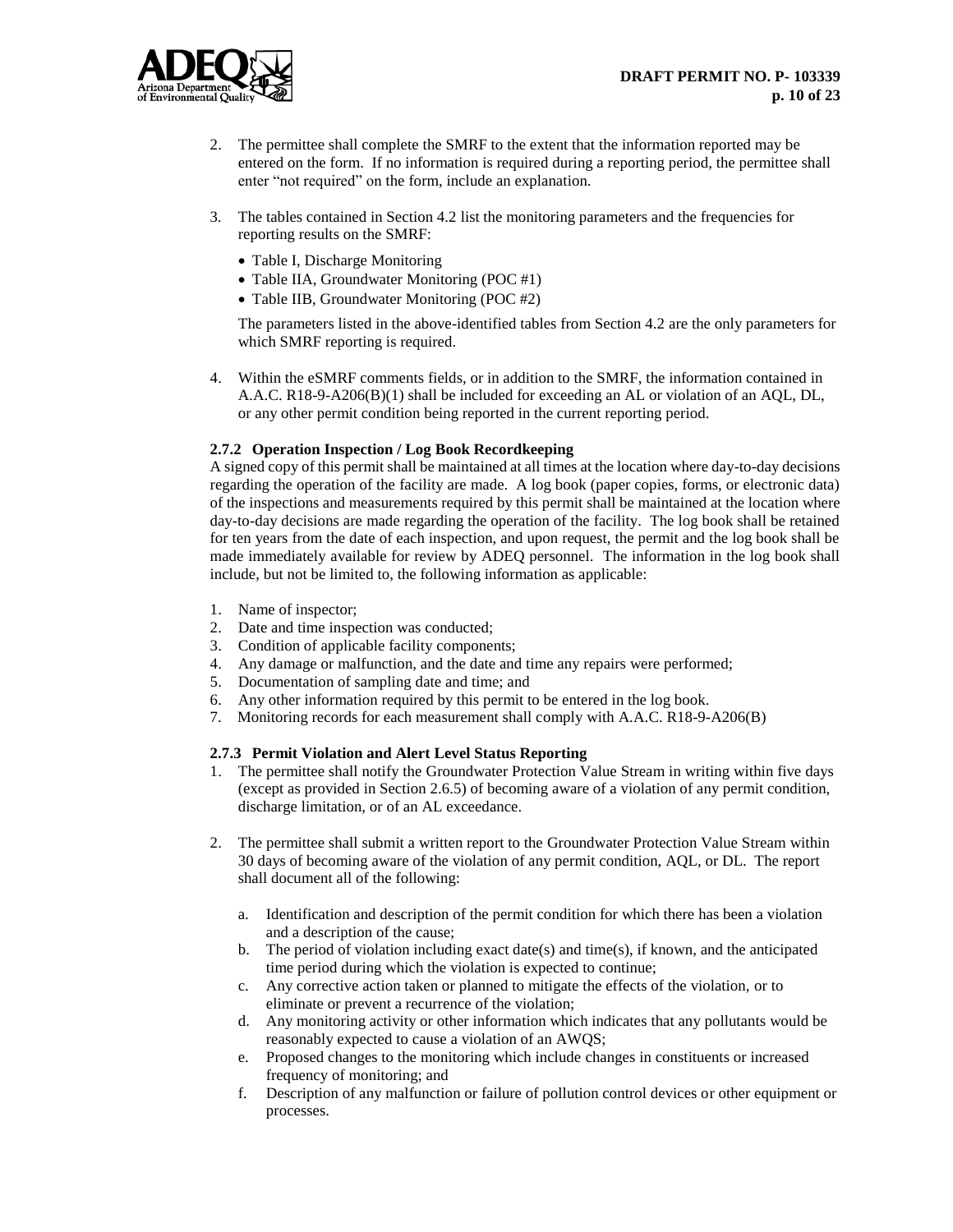

## **2.7.4 Operational, Other or Miscellaneous Reporting**

The permittee shall record the information as required in Section 4.2, Table III in the facility log book as per Section 2.7.2, and report to the Groundwater Protection Value Stream any violations or exceedances as per Section 2.7.3.

## **2.7.5 Reporting Location**

All Self-Monitoring Report Forms (SMRFs) shall be submitted through the myDEQ portal accessible on the ADEQ website at: <http://www.azdeq.gov/welcome-mydeq>

All other documents required by this permit to be submitted to the Groundwater Protection Value Stream shall be directed to:

Arizona Department of Environmental Quality Groundwater Protection Value Stream Mail Code 5415B-3 1110 West Washington Street Phoenix, Arizona 85007 Phone (602) 771-4999

## **2.7.6 Reporting Deadline**

The following table lists the quarterly report due dates:

| Monitoring conducted during quarter: | <b>Quarterly Report due by:</b> |  |  |
|--------------------------------------|---------------------------------|--|--|
| January-March                        | April 30                        |  |  |
| April-June                           | July 30                         |  |  |
| July-September                       | October 30                      |  |  |
| October-December                     | January 30                      |  |  |

#### **2.7.7 Changes to Facility Information in Section 1.0**

The Groundwater Protection Value Stream shall be notified within ten days of any change of facility information including Facility Name, Permittee Name, Mailing or Street Address, Facility Contact Person, or Emergency Telephone Number.

## **2.8 Temporary Cessation [A.R.S. § 49-243(K)(8) and A.A.C. R18-9-A209(A)]**

The permittee shall give written notice to the Groundwater Protection Value Stream before ceasing operation of the facility for a period of 60 days or greater. The permittee shall take the following measures upon temporary cessation:

- 1. If applicable, direct the wastewater flows from the facility to another state-approved wastewater treatment facility;
- 2. Correct the problem that caused the temporary cessation of the facility; and
- 3. Notify the Groundwater Protection Value Stream with a monthly facility status report describing the activities conducted on the treatment facility to correct the problem.
- 4. Submittal of Self-Monitoring Report Forms (SMRFs) is still required; report "temporary cessation" in the comment section.

At the time of notification the permittee shall submit for ADEQ approval a plan for maintenance of discharge control systems and for monitoring during the period of temporary cessation. Immediately following ADEQ approval, the permittee shall implement the approved plan. If necessary, ADEQ shall amend permit conditions to incorporate conditions to address temporary cessation. During the period of temporary cessation, the permittee shall provide written notice to the Groundwater Protection Value Stream of the operational status of the facility every three years. If the permittee intends to permanently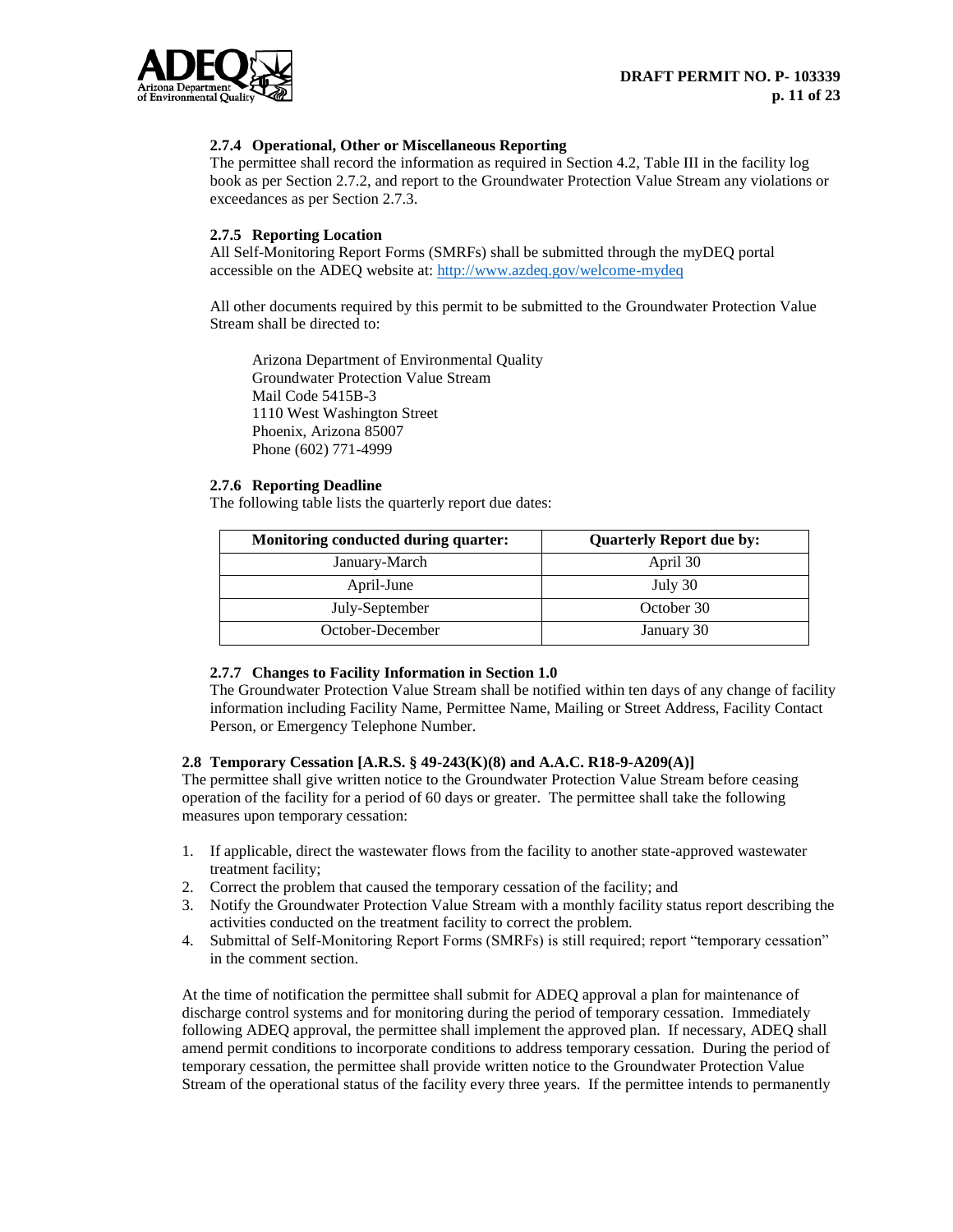

cease operation of any facility, the permittee shall submit closure notification, as set forth in Section 2.9 below.

## **2.9 Closure [A.R.S. §§ 49-243(K)(6), 49-252 and A.A.C. R18-9-A209(B)]**

For a facility addressed under this permit, the permittee shall give written notice of closure to the Groundwater Protection Value Stream of the intent to cease operation without resuming activity for which the facility was designed or operated. Submittal of SMRFs is still required; report "closure in process" in the comment section.

## **2.9.1 Closure Plan**

Within 90 days following notification of closure, the permittee shall submit for approval to the Groundwater Protection Value Stream, a closure plan which meets the requirements of A.R.S. § 49- 252 and A.A.C. R18-9-A209(B)(3).

If the closure plan achieves clean-closure immediately, ADEQ shall issue a letter of approval to the permittee. If the closure plan contains a schedule for bringing the facility to a clean-closure configuration at a future date, ADEQ may incorporate any part of the schedule as an amendment to this permit.

## **2.9.2 Closure Completion**

Upon completion of closure activities, the permittee shall give written notice to the Groundwater Protection Value Stream indicating that the approved closure plan has been implemented fully and providing supporting documentation to demonstrate that clean-closure has been achieved (soil sample results, verification sampling results, groundwater data, as applicable). If clean-closure has been achieved, ADEQ shall issue a letter of approval to the permittee at that time. If any of the following conditions apply, the permittee shall follow the terms of post-closure stated in this permit:

- 1. Clean-closure cannot be achieved at the time of closure notification or within one year thereafter under a diligent schedule of closure actions;
- 2. Further action is necessary to keep the facility in compliance with the AWQS at the applicable POC;
- 3. Continued action is required to verify that the closure design has eliminated discharge to the extent intended;
- 4. Remediation or mitigation measures are necessary to achieve compliance with Title 49, Ch. 2; and
- 5. Further action is necessary to meet property use restrictions.

## **2.10 Post-closure [A.R.S. §§ 49-243(K)(6), 49-252 and A.A.C. R18-9 A209(C)]**

Post-closure requirements shall be established based on a review of facility closure actions and will be subject to review and approval by the Groundwater Protection Value Stream.

In the event clean-closure cannot be achieved pursuant to A.R.S. § 49-252, the permittee shall submit for approval to the Groundwater Protection Value Stream a post-closure plan that addresses post-closure maintenance and monitoring actions at the facility. The post-closure plan shall meet all requirements of A.R.S. §§ 49-201(30) and 49-252 and A.A.C. R18-9-A209(C). Upon approval of the post-closure plan, this permit shall be amended or a new permit shall be issued to incorporate all post-closure controls and monitoring activities of the post-closure plan.

#### **2.10.1 Post-Closure Plan**

A specific post-closure plan may be required upon the review of the closure plan.

#### **2.10.2 Post-Closure Completion**

Not required at the time of permit issuance.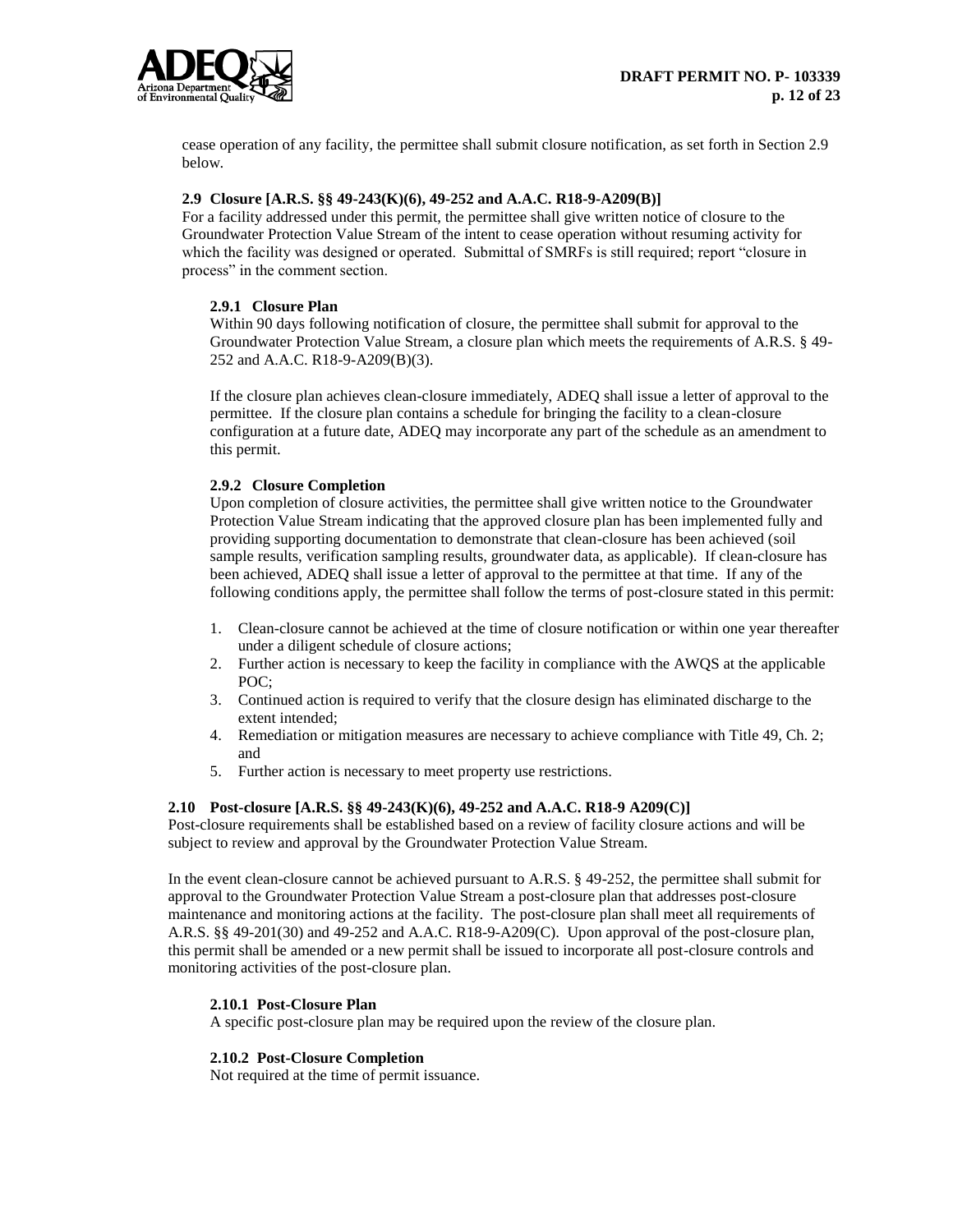

# **3.0 COMPLIANCE SCHEDULE [A.R.S. § 49-243(K)(5) and A.A.C. R18-9-A208]**

Not applicable at permit issuance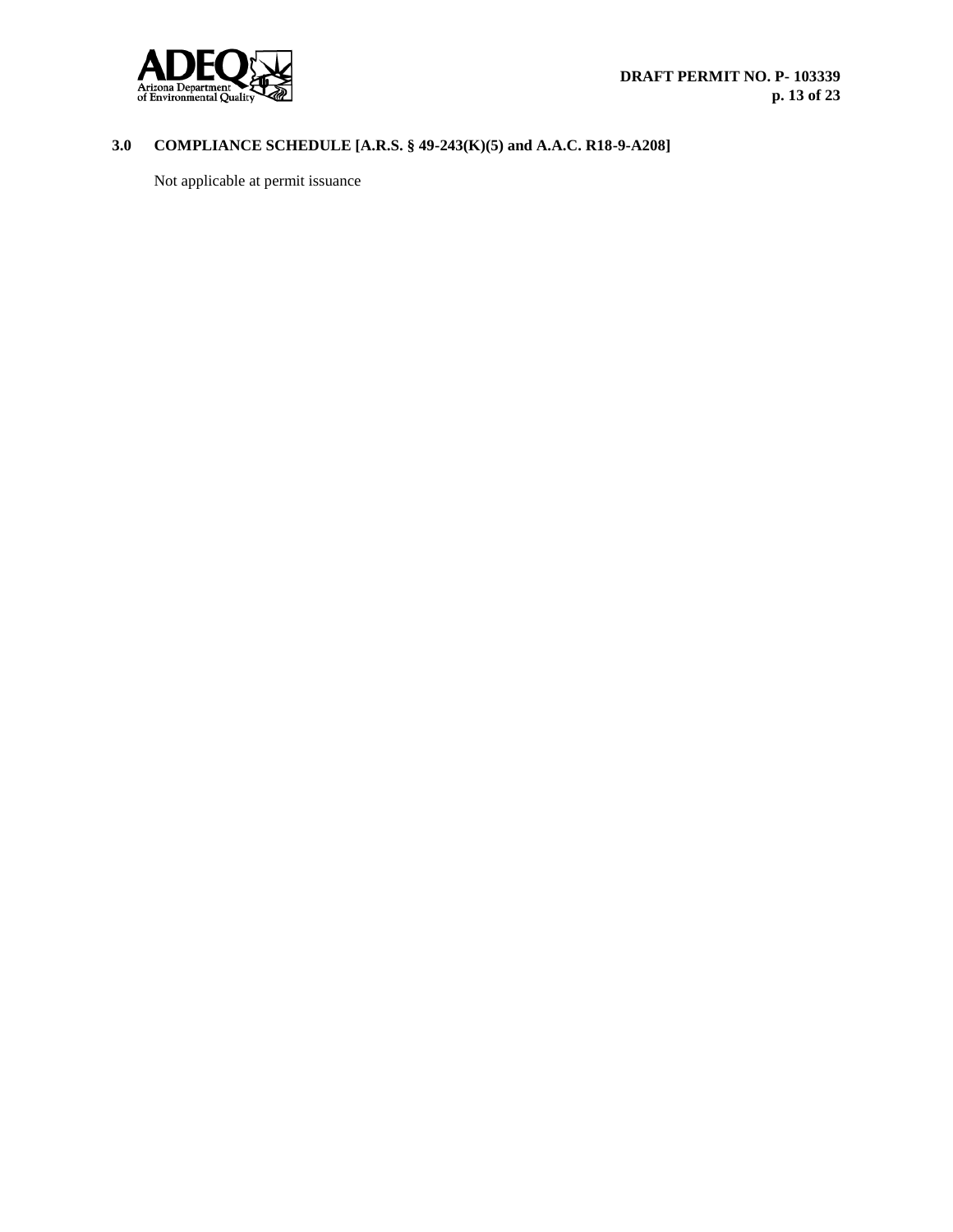

# **4.0 TABLES OF MONITORING REQUIREMENTS**

# **4.1 PRE-OPERATIONAL MONITORING (OR CONSTRUCTION REQUIREMENTS)**

Not applicable at permit issuance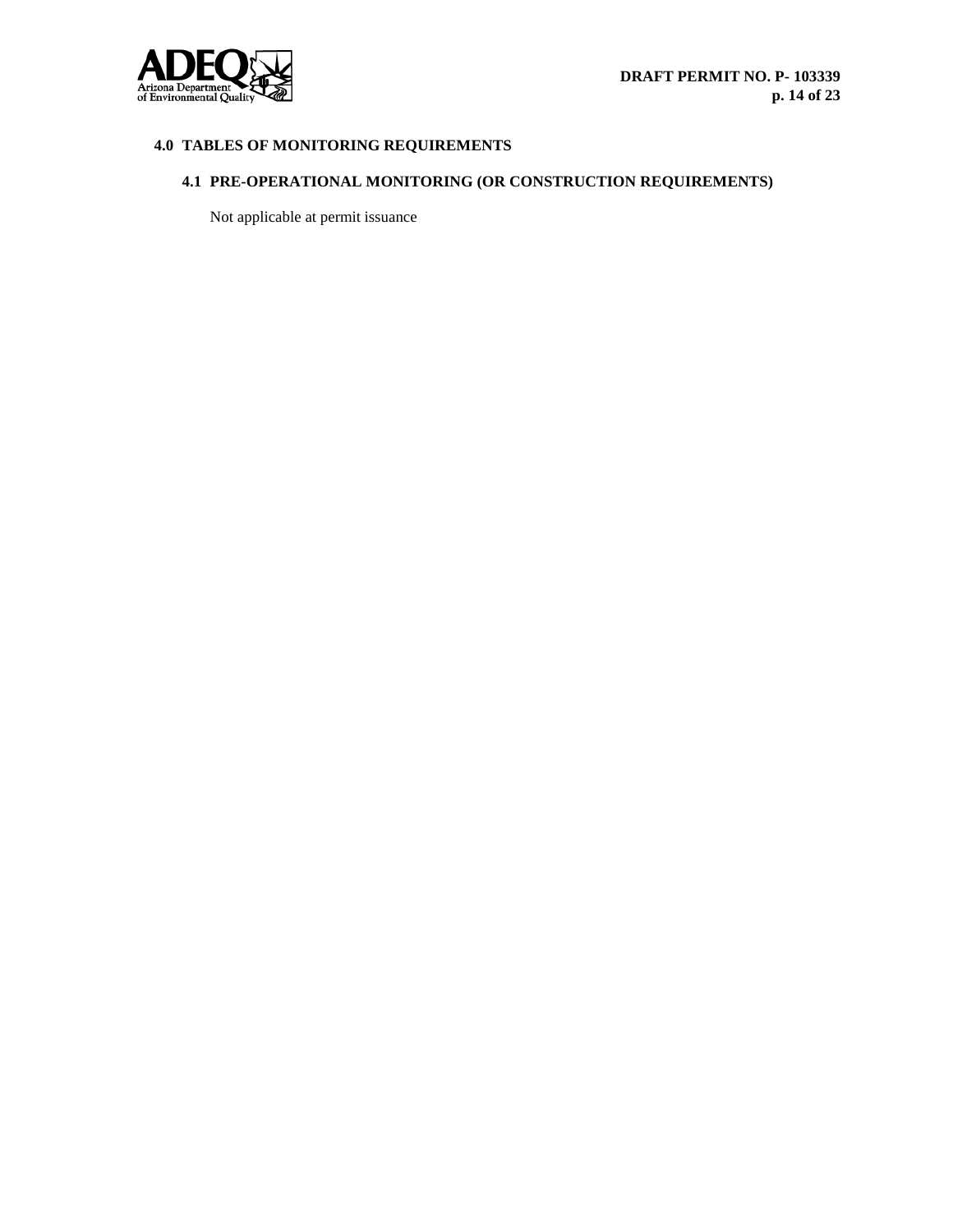

# **4.2 COMPLIANCE (or OPERATIONAL) MONITORING**

## **TABLE I ROUTINE DISCHARGE MONITORING**

| <b>Sampling Point Number</b>      | <b>Sampling Point Identification</b>           |                     |                  | Latitude                            | Longitude                            |
|-----------------------------------|------------------------------------------------|---------------------|------------------|-------------------------------------|--------------------------------------|
|                                   | Recharge Basin Water Distribution<br>Structure |                     |                  | $33^{\circ} 21' 40'' N$             | $111^{\circ}$ 43' 59" W              |
| <b>Parameter</b>                  | AL <sup>1</sup>                                | $\mathbf{DL}^2$     | <b>Units</b>     | <b>Sampling</b><br><b>Frequency</b> | <b>Reporting</b><br><b>Frequency</b> |
| Total Flow: Daily <sup>3</sup>    | Not.<br>Established <sup>4</sup>               | Not.<br>Established | mgd <sup>5</sup> | Daily                               | Quarterly                            |
| <b>Total Flow: Annual Average</b> | 7.6                                            | 8.0                 | mgd              | Annually <sup>6</sup>               | Annually                             |

 $\overline{a}$ 

 $<sup>1</sup>$  AL = Alert Level</sup>

 $2$  DL = Discharge Limit

<sup>&</sup>lt;sup>3</sup>Flow shall be measured using a continuous recording flow meter which totals the flow daily.

 $4$  Not Established = Monitoring required but no limits have been specified at time of permit issuance.

 $5 \text{ mgd}$  = million gallons per day

 $6$  Annually = Calculated value = Average of daily flows in a year.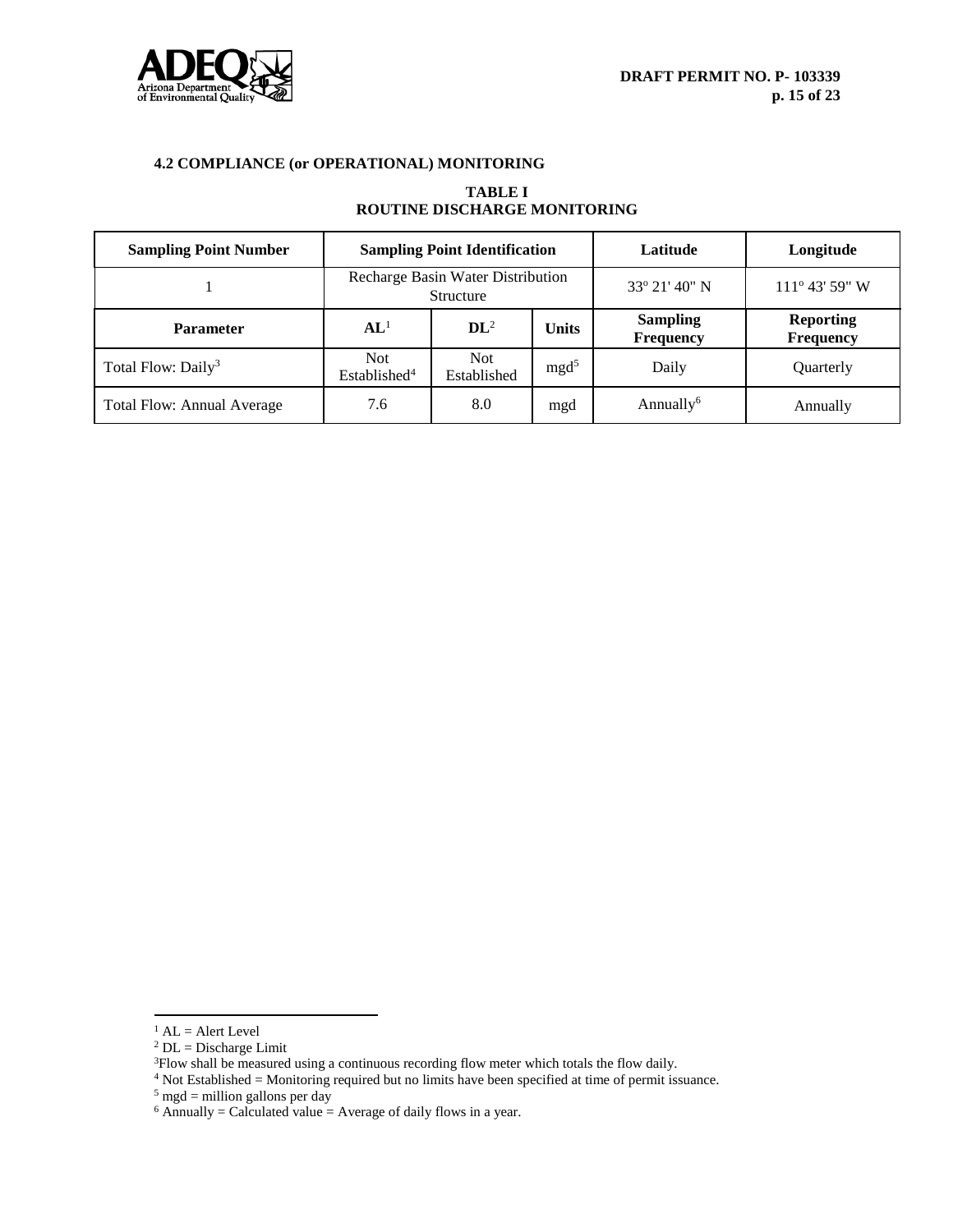



# **4.2 COMPLIANCE (or OPERATIONAL) MONITORING**

| <b>Sampling Point Number</b>     | <b>Sampling Point Identification</b>                        |                           |                   | Latitude                            | Longitude                            |
|----------------------------------|-------------------------------------------------------------|---------------------------|-------------------|-------------------------------------|--------------------------------------|
| 2                                | Located approximately 100 feet west of the<br>recharge site |                           |                   | 33° 21' 42" N                       | 111° 44' 15" W                       |
| <b>Parameter</b>                 | $AL^7$                                                      | $AQL^8$                   | <b>Units</b>      | <b>Sampling</b><br><b>Frequency</b> | <b>Reporting</b><br><b>Frequency</b> |
| Total Nitrogen <sup>9</sup> :    | 8.4                                                         | 10.0                      | $mg/l^{10}$       | Monthly<br>Calculation              | Quarterly                            |
| Nitrate-Nitrite as N             | 8.0                                                         | 10.0                      | mg/l              | Monthly<br>Calculation              | Quarterly                            |
| Total Kjeldahl Nitrogen<br>(TKN) | Not<br>Established <sup>11</sup>                            | <b>Not</b><br>Established | mg/l              | Monthly                             | Quarterly                            |
| E. Coli                          | <b>Not</b><br>Established                                   | Non-detect $12$           | MPN <sup>13</sup> | Monthly<br>Calculation              | Quarterly                            |
| Metals (total):                  |                                                             |                           |                   |                                     |                                      |
| Antimony                         | 0.0048                                                      | 0.006                     | mg/l              | Quarterly                           | Quarterly                            |
| Arsenic                          | 0.04                                                        | 0.05                      | mg/1              | Quarterly                           | Quarterly                            |
| <b>Barium</b>                    | 1.60                                                        | 2.00                      | mg/1              | Quarterly                           | Quarterly                            |
| Beryllium                        | 0.0032                                                      | 0.004                     | mg/l              | Quarterly                           | Quarterly                            |
| Cadmium                          | 0.004                                                       | 0.005                     | mg/l              | Quarterly                           | Quarterly                            |
| Chromium                         | 0.08                                                        | 0.1                       | mg/l              | Quarterly                           | Quarterly                            |
| Cyanide (as free cyanide)        | 0.16                                                        | 0.2                       | mg/1              | Quarterly                           | Quarterly                            |
| Fluoride                         | 3.2                                                         | 4.0                       | mg/1              | Quarterly                           | Quarterly                            |
| Lead                             | 0.04                                                        | 0.05                      | mg/l              | Quarterly                           | <b>Ouarterly</b>                     |
| Mercury                          | 0.0016                                                      | 0.002                     | mg/l              | Quarterly                           | Quarterly                            |
| Nickel                           | 0.08                                                        | 0.1                       | mg/l              | Quarterly                           | Quarterly                            |
| Selenium                         | 0.04                                                        | 0.05                      | mg/1              | Quarterly                           | Quarterly                            |
| Thallium                         | 0.0016                                                      | 0.002                     | mg/l              | Quarterly                           | Quarterly                            |

#### **TABLE IIA GROUNDWATER MONITORING – POC-1**

 $\overline{\phantom{a}}$  $^7$  AL = Alert Level

 $8$  AQL = Aquifer Quality Limit

<sup>&</sup>lt;sup>9</sup> Total Nitrogen is equal to Nitrate as N plus Nitrite as N plus TKN.

 $10 \text{ mg/l} = \text{milligrams per liter}$ 

<sup>&</sup>lt;sup>11</sup> Not Established means monitoring is required, but no limits are specified.

 $12$ Non-detect - For MPN a value of <2.2 shall be considered to be non-detect

 $13$  MPN = most probable number per 100 ml.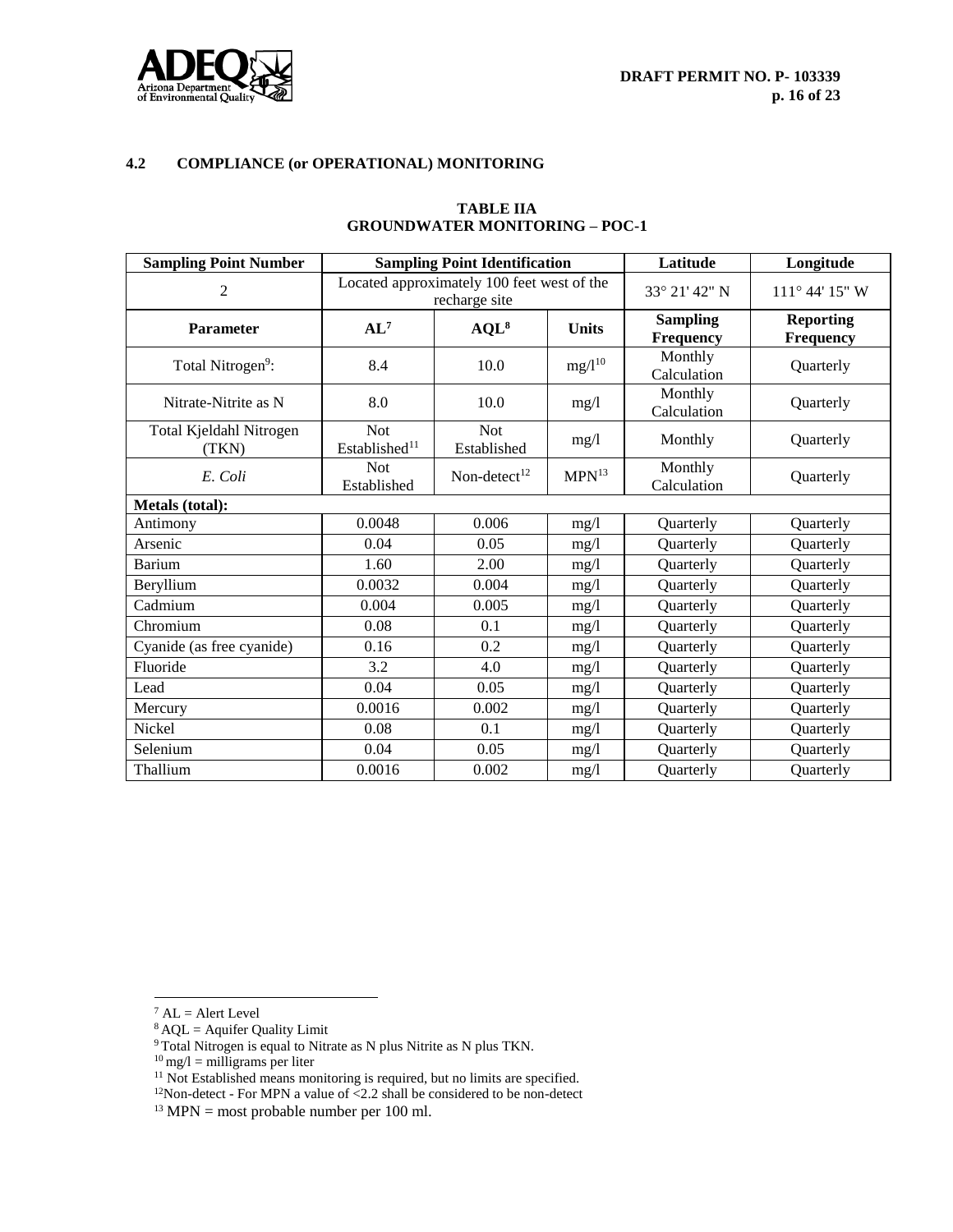

 $\overline{\phantom{a}}$ 

## **4.2 COMPLIANCE (or OPERATIONAL) MONITORING**

| <b>Parameter</b>                                               | AL     | <b>AQL</b> | <b>Units</b> | <b>Sampling</b><br><b>Frequency</b> | <b>Reporting</b><br><b>Frequency</b> |  |  |
|----------------------------------------------------------------|--------|------------|--------------|-------------------------------------|--------------------------------------|--|--|
| Volatile and Semi-Volatile Organic Compounds (VOCs and SVOCs): |        |            |              |                                     |                                      |  |  |
| Benzene                                                        | 0.004  | 0.005      | mg/1         | Semi-Annually                       | Semi-Annually                        |  |  |
| Carbon tetrachloride                                           | 0.004  | 0.005      | mg/l         | Semi-Annually                       | Semi-Annually                        |  |  |
| o-Dichlorobenzene                                              | 0.48   | 0.6        | mg/1         | Semi-Annually                       | Semi-Annually                        |  |  |
| para-Dichlorobenzene                                           | 0.06   | 0.075      | mg/l         | Semi-Annually                       | Semi-Annually                        |  |  |
| 1,2-Dichloroethane                                             | 0.004  | 0.005      | mg/1         | Semi-Annually                       | Semi-Annually                        |  |  |
| 1,1-Dichloroethylene                                           | 0.0056 | 0.007      | mg/l         | Semi-Annually                       | Semi-Annually                        |  |  |
| cis-1,2-Dichloroethylene                                       | 0.056  | 0.07       | mg/1         | Semi-Annually                       | Semi-Annually                        |  |  |
| trans-1,2-Dichloroethylene                                     | 0.08   | 0.1        | mg/l         | Semi-Annually                       | Semi-Annually                        |  |  |
| Dichloromethane                                                | 0.004  | 0.005      | mg/l         | Semi-Annually                       | Semi-Annually                        |  |  |
| 1,2-Dichloropropane                                            | 0.004  | 0.005      | mg/1         | Semi-Annually                       | Semi-Annually                        |  |  |
| Ethylbenzene                                                   | 0.56   | 0.7        | mg/l         | Semi-Annually                       | Semi-Annually                        |  |  |
| Monochlorobenzene                                              | 0.08   | 0.1        | mg/l         | Semi-Annually                       | Semi-Annually                        |  |  |
| Styrene                                                        | 0.08   | 0.1        | mg/1         | Semi-Annually                       | Semi-Annually                        |  |  |
| Tetrachloroethylene                                            | 0.004  | 0.005      | mg/l         | Semi-Annually                       | Semi-Annually                        |  |  |
| Toluene                                                        | 0.8    | 1.0        | mg/1         | Semi-Annually                       | Semi-Annually                        |  |  |
| Trihalomethanes (total) <sup>14</sup>                          | 0.08   | 0.1        | mg/l         | Semi-Annually                       | Semi-Annually                        |  |  |
| 1,1,1-Trichloroethane                                          | 0.16   | 0.2        | mg/l         | Semi-Annually                       | Semi-Annually                        |  |  |
| 1,2,4 - Trichlorobenzene                                       | 0.056  | 0.07       | mg/1         | Semi-Annually                       | Semi-Annually                        |  |  |
| 1,1,2 - Trichloroethane                                        | 0.004  | 0.005      | mg/l         | Semi-Annually                       | Semi-Annually                        |  |  |
| Trichloroethylene                                              | 0.004  | 0.005      | mg/l         | Semi-Annually                       | Semi-Annually                        |  |  |
| Vinyl Chloride                                                 | 0.0016 | 0.002      | mg/l         | Semi-Annually                       | Semi-Annually                        |  |  |
| Xylenes (Total)                                                | 8.0    | 10.0       | mg/1         | Semi-Annually                       | Semi-Annually                        |  |  |

## **TABLE IIA GROUNDWATER MONITORING** (Continued)

<sup>&</sup>lt;sup>14</sup>Total Trihalomethanes are comprised of Bromoform, Bromodichloromethane, Chloroform, and Dibromochloromethane.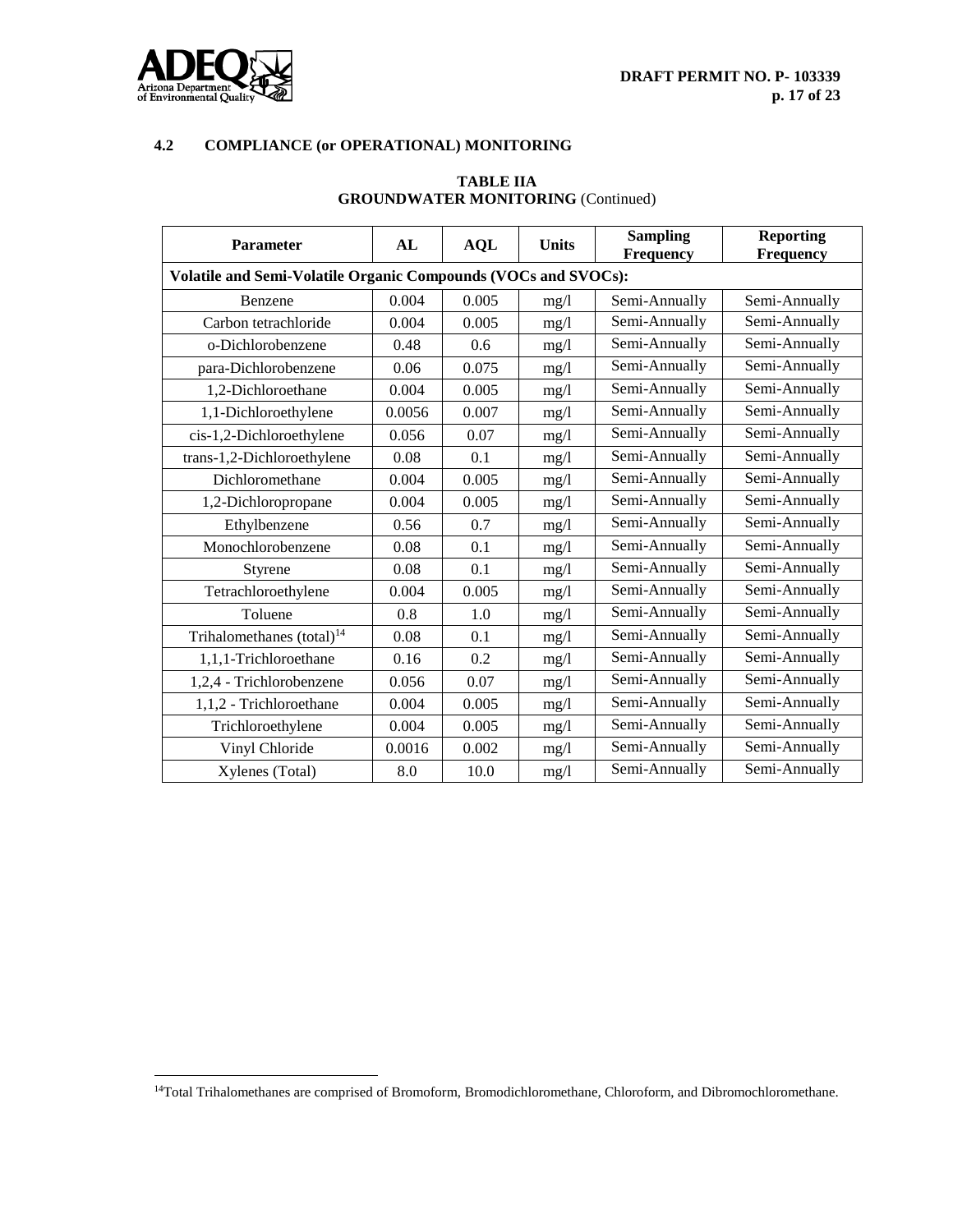

# **4.2 COMPLIANCE (or OPERATIONAL) MONITORING**

| <b>Sampling Point Number</b>     |                                             | <b>Sampling Point Identification</b> | Latitude          | Longitude                           |                                      |
|----------------------------------|---------------------------------------------|--------------------------------------|-------------------|-------------------------------------|--------------------------------------|
| 3                                | Located approximately 100 feet northwest of | the recharge site                    | 33° 21' 51" N     | 111° 44' 08" W                      |                                      |
| <b>Parameter</b>                 | $AL^{15}$                                   | $AQL^{16}$                           | <b>Units</b>      | <b>Sampling</b><br><b>Frequency</b> | <b>Reporting</b><br><b>Frequency</b> |
| Total Nitrogen <sup>17</sup> :   | 12.0                                        | 12.0                                 | $mg/l^{18}$       | Monthly<br>Calculation              | Quarterly                            |
| Nitrate-Nitrite as N             | 8.9                                         | 10.0                                 | mg/1              | Monthly<br>Calculation              | Quarterly                            |
| Total Kjeldahl Nitrogen<br>(TKN) | Not Established <sup>19</sup>               | <b>Not</b><br>Established            | mg/1              | Monthly                             | Quarterly                            |
| E. Coli                          | Not Established                             | Non-detect <sup>20</sup>             | MPN <sup>21</sup> | Monthly<br>Calculation              | Quarterly                            |
| Metals (total):                  |                                             |                                      |                   |                                     |                                      |
| Antimony                         | 0.0048                                      | 0.006                                | mg/l              | Quarterly                           | Quarterly                            |
| Arsenic                          | 0.04                                        | 0.05                                 | mg/1              | Quarterly                           | Quarterly                            |
| <b>Barium</b>                    | 1.60                                        | 2.00                                 | mg/1              | Quarterly                           | Quarterly                            |
| Beryllium                        | 0.0032                                      | 0.004                                | mg/1              | Quarterly                           | Quarterly                            |
| Cadmium                          | 0.004                                       | 0.005                                | mg/1              | Quarterly                           | Quarterly                            |
| Chromium                         | 0.08                                        | 0.1                                  | mg/1              | Quarterly                           | Quarterly                            |
| Cyanide (as free cyanide)        | 0.16                                        | 0.2                                  | mg/1              | Quarterly                           | Quarterly                            |
| Fluoride                         | 3.2                                         | 4.0                                  | mg/1              | Quarterly                           | Quarterly                            |
| Lead                             | 0.04                                        | 0.05                                 | mg/1              | Quarterly                           | Quarterly                            |
| Mercury                          | 0.0016                                      | 0.002                                | mg/l              | Quarterly                           | Quarterly                            |
| Nickel                           | 0.08                                        | 0.1                                  | mg/1              | Quarterly                           | Quarterly                            |
| Selenium                         | 0.04                                        | 0.05                                 | mg/l              | Quarterly                           | Quarterly                            |
| Thallium                         | 0.0016                                      | 0.002                                | mg/1              | <b>Ouarterly</b>                    | Quarterly                            |

#### **TABLE IIB GROUNDWATER MONITORING – POC-2**

 $\overline{\phantom{a}}$ 

 $^{15}$  AL = Alert Level

 $^{16}$  AQL = Aquifer Quality Limit

 $17$  Total Nitrogen is equal to Nitrate as N plus Nitrite as N plus TKN.

 $18 \text{ mg/l} = \text{milligrams per liter}$ 

<sup>&</sup>lt;sup>19</sup> Not Established means monitoring is required, but no limits are specified.

 $20$ Non-detect - For MPN, a value of <2.2 shall be considered to be non-detect

 $21$  MPN = most probable number per 100 ml.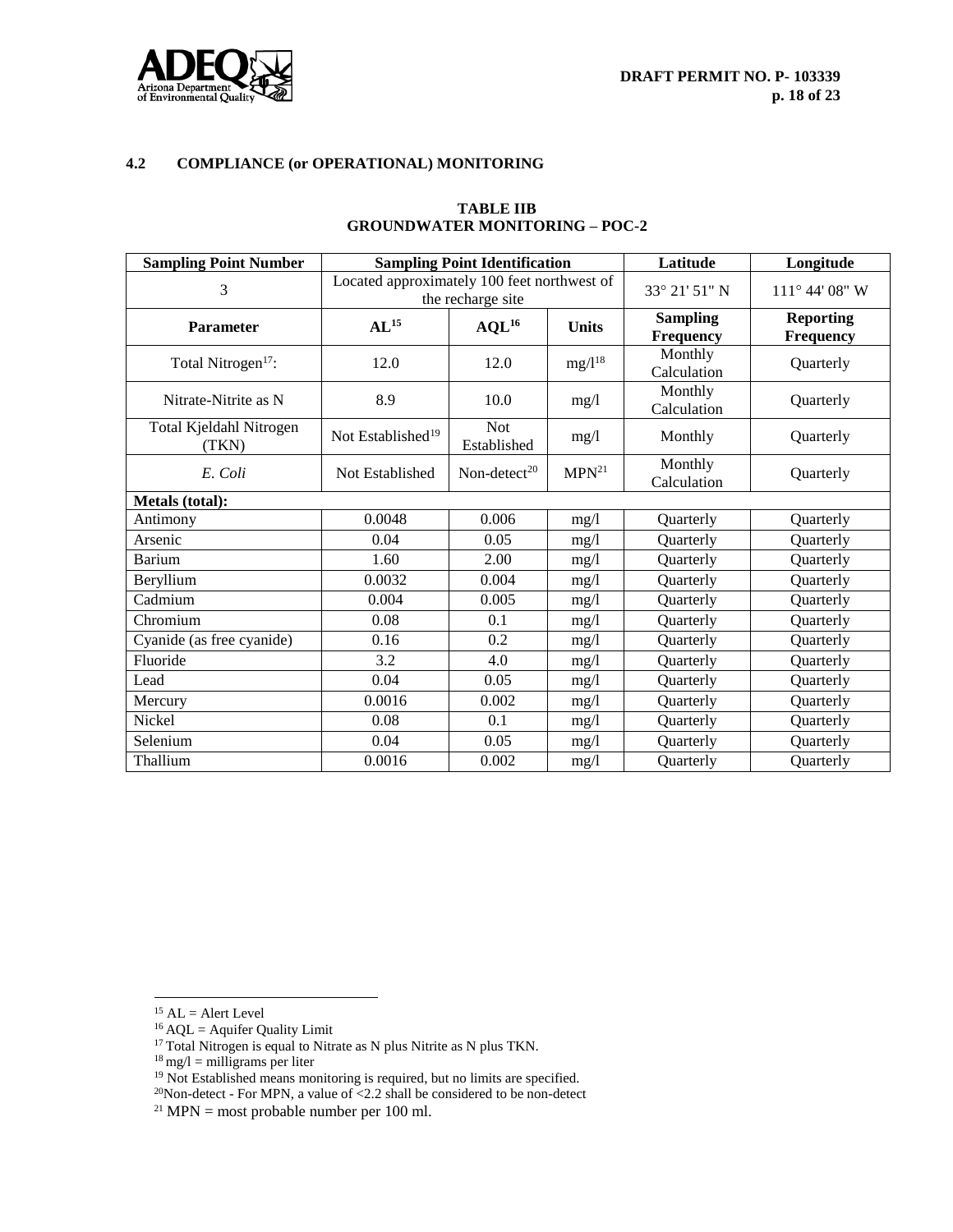

 $\overline{\phantom{a}}$ 

## **4.2 COMPLIANCE (or OPERATIONAL) MONITORING**

| <b>Parameter</b>                                               | AL     | <b>AQL</b> | <b>Units</b> | <b>Sampling</b><br><b>Frequency</b> | <b>Reporting</b><br><b>Frequency</b> |  |  |
|----------------------------------------------------------------|--------|------------|--------------|-------------------------------------|--------------------------------------|--|--|
| Volatile and Semi-Volatile Organic Compounds (VOCs and SVOCs): |        |            |              |                                     |                                      |  |  |
| Benzene                                                        | 0.004  | 0.005      | mg/1         | Semi-Annually                       | Semi-Annually                        |  |  |
| Carbon tetrachloride                                           | 0.004  | 0.005      | mg/l         | Semi-Annually                       | Semi-Annually                        |  |  |
| o-Dichlorobenzene                                              | 0.48   | 0.6        | mg/1         | Semi-Annually                       | Semi-Annually                        |  |  |
| para-Dichlorobenzene                                           | 0.06   | 0.075      | mg/l         | Semi-Annually                       | Semi-Annually                        |  |  |
| 1,2-Dichloroethane                                             | 0.004  | 0.005      | mg/1         | Semi-Annually                       | Semi-Annually                        |  |  |
| 1,1-Dichloroethylene                                           | 0.0056 | 0.007      | mg/l         | Semi-Annually                       | Semi-Annually                        |  |  |
| cis-1,2-Dichloroethylene                                       | 0.056  | 0.07       | mg/1         | Semi-Annually                       | Semi-Annually                        |  |  |
| trans-1,2-Dichloroethylene                                     | 0.08   | 0.1        | mg/l         | Semi-Annually                       | Semi-Annually                        |  |  |
| Dichloromethane                                                | 0.004  | 0.005      | mg/l         | Semi-Annually                       | Semi-Annually                        |  |  |
| 1,2-Dichloropropane                                            | 0.004  | 0.005      | mg/1         | Semi-Annually                       | Semi-Annually                        |  |  |
| Ethylbenzene                                                   | 0.56   | 0.7        | mg/l         | Semi-Annually                       | Semi-Annually                        |  |  |
| Monochlorobenzene                                              | 0.08   | 0.1        | mg/l         | Semi-Annually                       | Semi-Annually                        |  |  |
| Styrene                                                        | 0.08   | 0.1        | mg/1         | Semi-Annually                       | Semi-Annually                        |  |  |
| Tetrachloroethylene                                            | 0.004  | 0.005      | mg/l         | Semi-Annually                       | Semi-Annually                        |  |  |
| Toluene                                                        | 0.8    | 1.0        | mg/1         | Semi-Annually                       | Semi-Annually                        |  |  |
| Trihalomethanes (total) $^{22}$                                | 0.08   | 0.1        | mg/l         | Semi-Annually                       | Semi-Annually                        |  |  |
| 1,1,1-Trichloroethane                                          | 0.16   | 0.2        | mg/l         | Semi-Annually                       | Semi-Annually                        |  |  |
| 1,2,4 - Trichlorobenzene                                       | 0.056  | 0.07       | mg/1         | Semi-Annually                       | Semi-Annually                        |  |  |
| 1,1,2 - Trichloroethane                                        | 0.004  | 0.005      | mg/l         | Semi-Annually                       | Semi-Annually                        |  |  |
| Trichloroethylene                                              | 0.004  | 0.005      | mg/1         | Semi-Annually                       | Semi-Annually                        |  |  |
| Vinyl Chloride                                                 | 0.0016 | 0.002      | mg/l         | Semi-Annually                       | Semi-Annually                        |  |  |
| Xylenes (Total)                                                | 8.0    | 10.0       | mg/1         | Semi-Annually                       | Semi-Annually                        |  |  |

## **TABLE IIB GROUNDWATER MONITORING** (Continued)

 $^{22}$ Total Trihalomethanes are comprised of Bromoform, Bromodichloromethane, Chloroform, and Dibromochloromethane.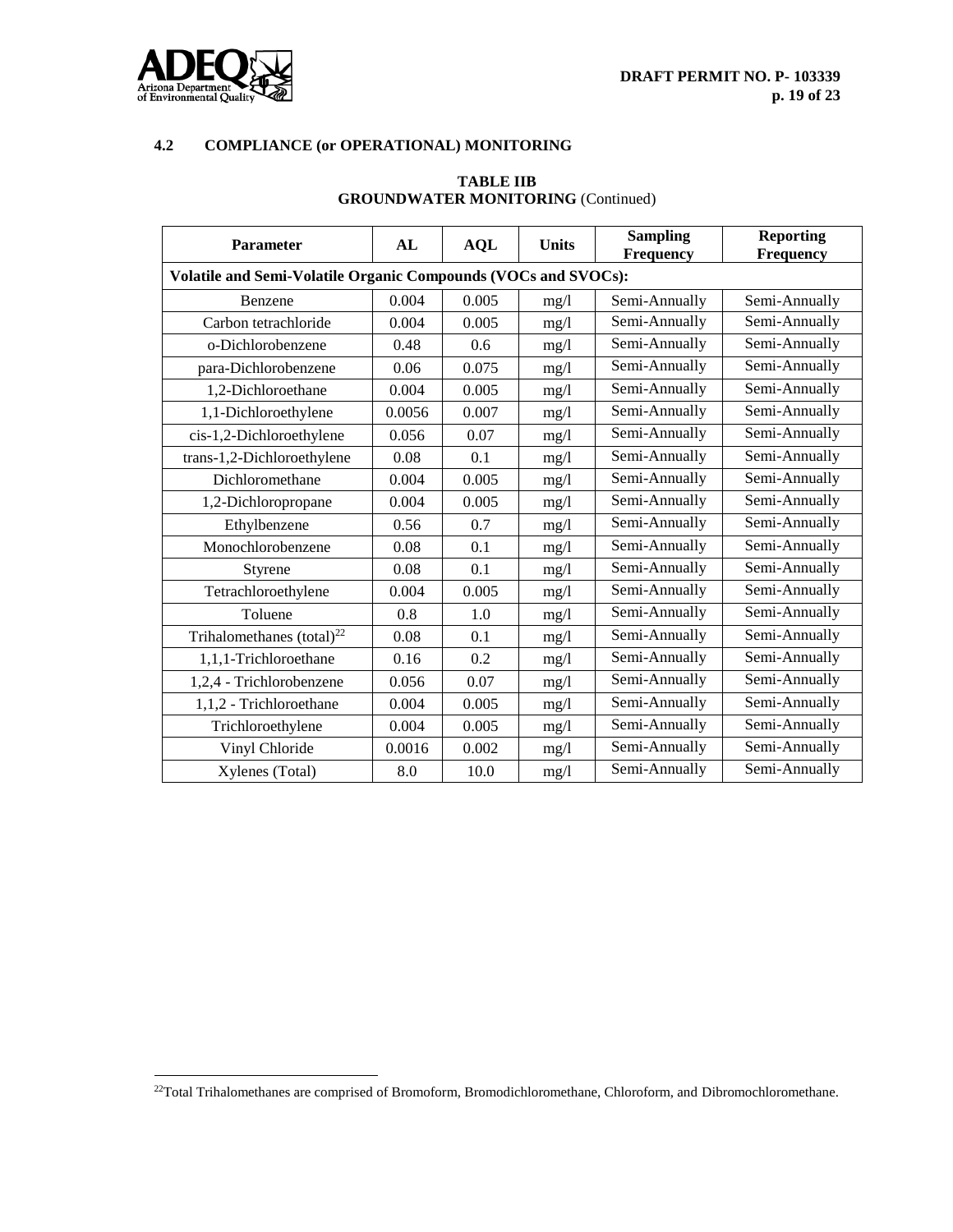



 $\overline{\phantom{a}}$ 

## **4.2 COMPLIANCE (or OPERATIONAL) MONITORING**

| <b>Pollution Control</b><br><b>Structure/Parameter</b> | <b>Performance Level</b>                                                 | <b>Inspection</b><br><b>Frequency</b> |  |
|--------------------------------------------------------|--------------------------------------------------------------------------|---------------------------------------|--|
| Freeboard in the Recharge Basins                       | Good working condition                                                   | Weekly                                |  |
| Berm Integrity                                         | No visible structural damage,<br>breach, or erosion of<br>embankments    | Weekly                                |  |
| Recharge Basins                                        | No operational impairment                                                | Weekly                                |  |
| <b>Monitor Wells</b>                                   | Good working condition<br>No biofouling<br>No clogging<br>No daylighting | Monthly                               |  |

## **TABLE III FACILITY INSPECTION** (**OPERATIONAL MONITORING**) **- LOG BOOK<sup>23</sup>**

 $^{23}$  The permittee shall record the inspection performance levels in a log book as per Section 2.7.2, and report any violations or exceedances as per Section 2.7.3. In the case of an exceedance, identify which structure exceeds the performance level in the log book.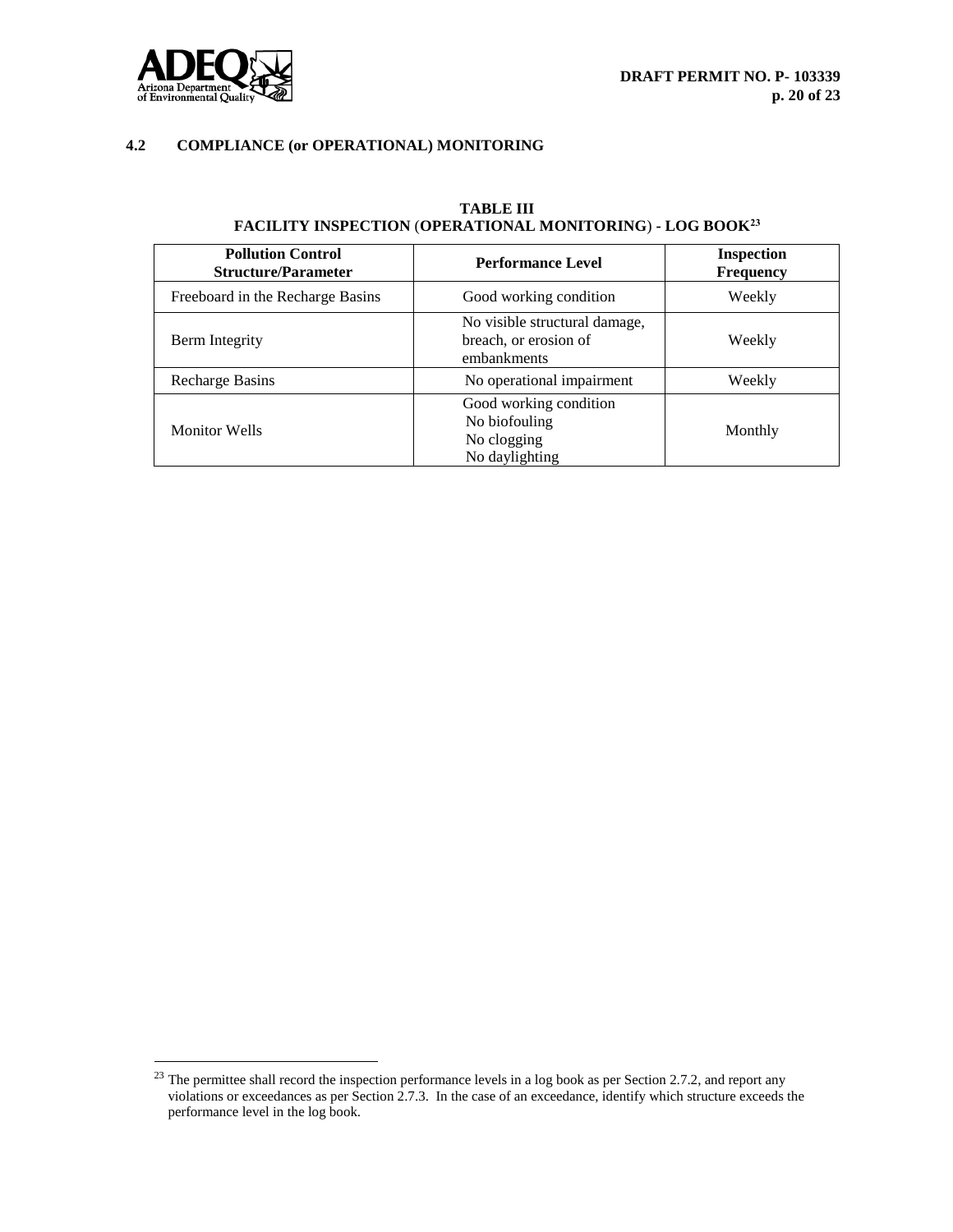

## **5.0 REFERENCES AND PERTINENT INFORMATION**

The terms and conditions set forth in this permit have been developed based upon the information contained in the following, which are on file with the Department:

| 1. APP Application dated:        | July 3, 2019            |
|----------------------------------|-------------------------|
| 2. Contingency Plan, dated:      | April 8, 2004           |
| 3. Final Engineering Memo dated: | July 10, 2019           |
| 4. Final Hydrologist Memo dated: | Revised August 19, 2019 |
| 5. Public Notice date:           | TBD                     |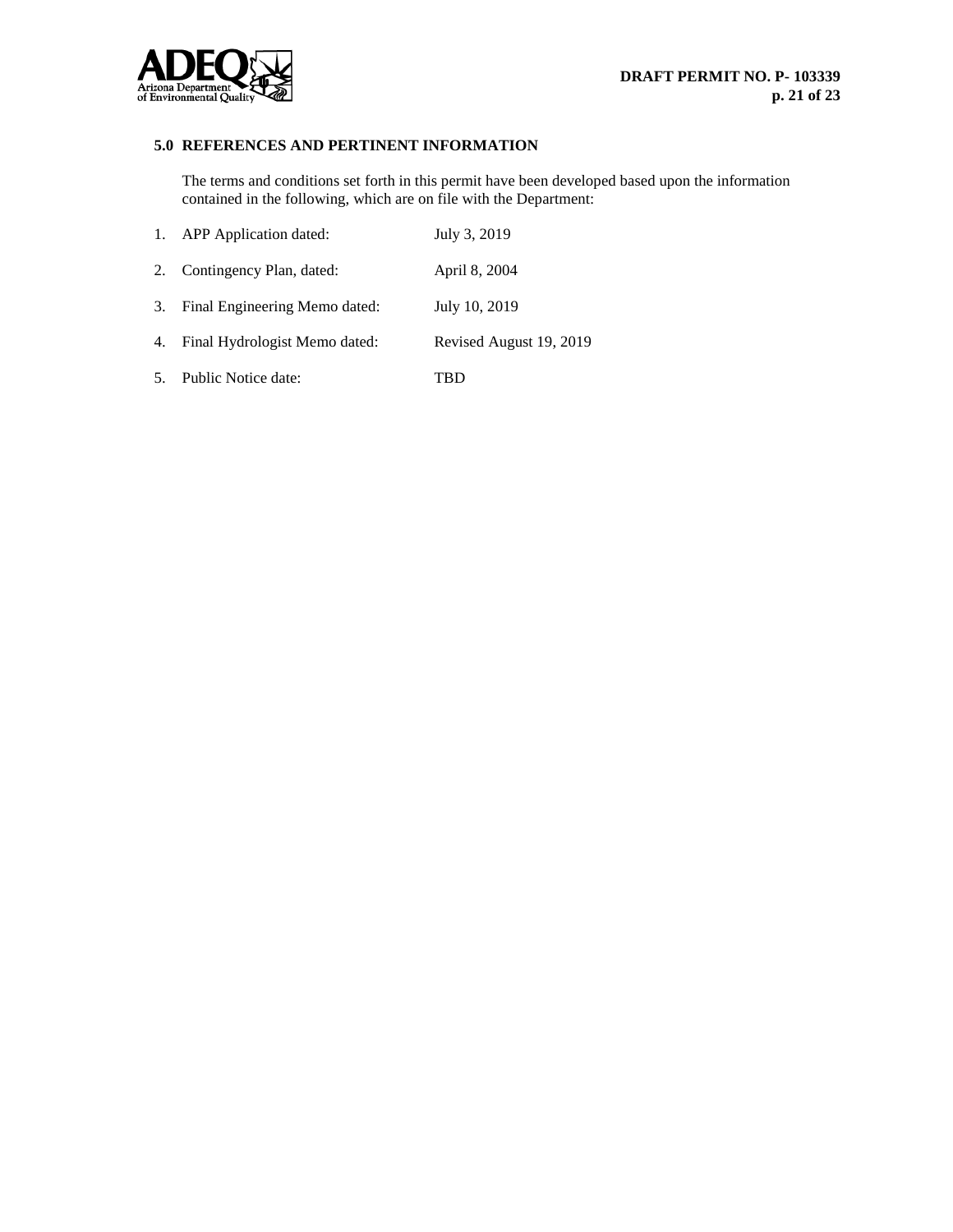

## **6.0 NOTIFICATION PROVISIONS**

## **6.1 Annual Registration Fees**

The permittee is notified of the obligation to pay an Annual Registration Fee to ADEQ. The Annual Registration Fee is based on the amount of daily influent or discharge of pollutants in gallons per day (gpd) as established by A.R.S. **§** 49-242.

## **6.2 Duty to Comply [A.R.S. §§ 49-221 through 263]**

The permittee is notified of the obligation to comply with all conditions of this permit and all applicable provisions of Title 49, Chapter 2, Articles 1, 2 and 3 of the Arizona Revised Statutes, Title 18, Chapter 9, Articles 1 through 4, and Title 18, Chapter 11, Article 4 of the Arizona Administrative Code. Any permit non-compliance constitutes a violation and is grounds for an enforcement action pursuant to Title 49, Chapter 2, Article 4 or permit amendment, suspension, or revocation.

## **6.3 Duty to Provide Information [A.R.S. §§ 49-243(K)(2) and 49-243(K)(8)]**

The permittee shall furnish to the Director, or an authorized representative, within a time specified, any information which the Director may request to determine whether cause exists for amending or terminating this permit, or to determine compliance with this permit. The permittee shall also furnish to the Director, upon request, copies of records required to be kept by this permit.

## **6.4 Compliance with Aquifer Water Quality Standards [A.R.S. §§ 49-243(B)(2) and 49- 243(B)(3)]**

The permittee shall not cause or contribute to a violation of an Aquifer Water Quality Standard (AWQS) at the applicable point of compliance (POC) for the facility. Where, at the time of issuance of the permit, an aquifer already exceeds an AWQS for a pollutant, the permittee shall not discharge that pollutant so as to further degrade, at the applicable point of compliance for the facility, the water quality of any aquifer for that pollutant.

#### **6.5 Technical and Financial Capability**

## **[A.R.S. §§ 49-243(K)(8) and 49-243(N) and A.A.C. R18-9-A202(B) and R18-9-A203(E) and (F)]**

The permittee shall have and maintain the technical and financial capability necessary to fully carry out the terms and conditions of this permit. Any bond, insurance policy, trust fund, or other financial assurance mechanism provided as a demonstration of financial capability in the permit application, pursuant to A.A.C. R18-9-A203(C), shall be in effect prior to any discharge authorized by this permit and shall remain in effect for the duration of the permit.

## **6.6 Reporting of Bankruptcy or Environmental Enforcement [A.A.C. R18-9-A207(C)]**

The permittee shall notify the Director within five days after the occurrence of any one of the following:

- 1. the filing of bankruptcy by the permittee; or
- 2. the entry of any order or judgment not issued by the Director against the permittee for the enforcement of any environmental protection statute or rule.

#### **6.7 Monitoring and Records [A.R.S. § 49-243(K)(8) and A.A.C. R18-9-A206]**

The permittee shall conduct any monitoring activity necessary to assure compliance with this permit, with the applicable water quality standards established pursuant to A.R.S. §§ 49-221 and 49-223 and §§ 49-241 through 49-252.